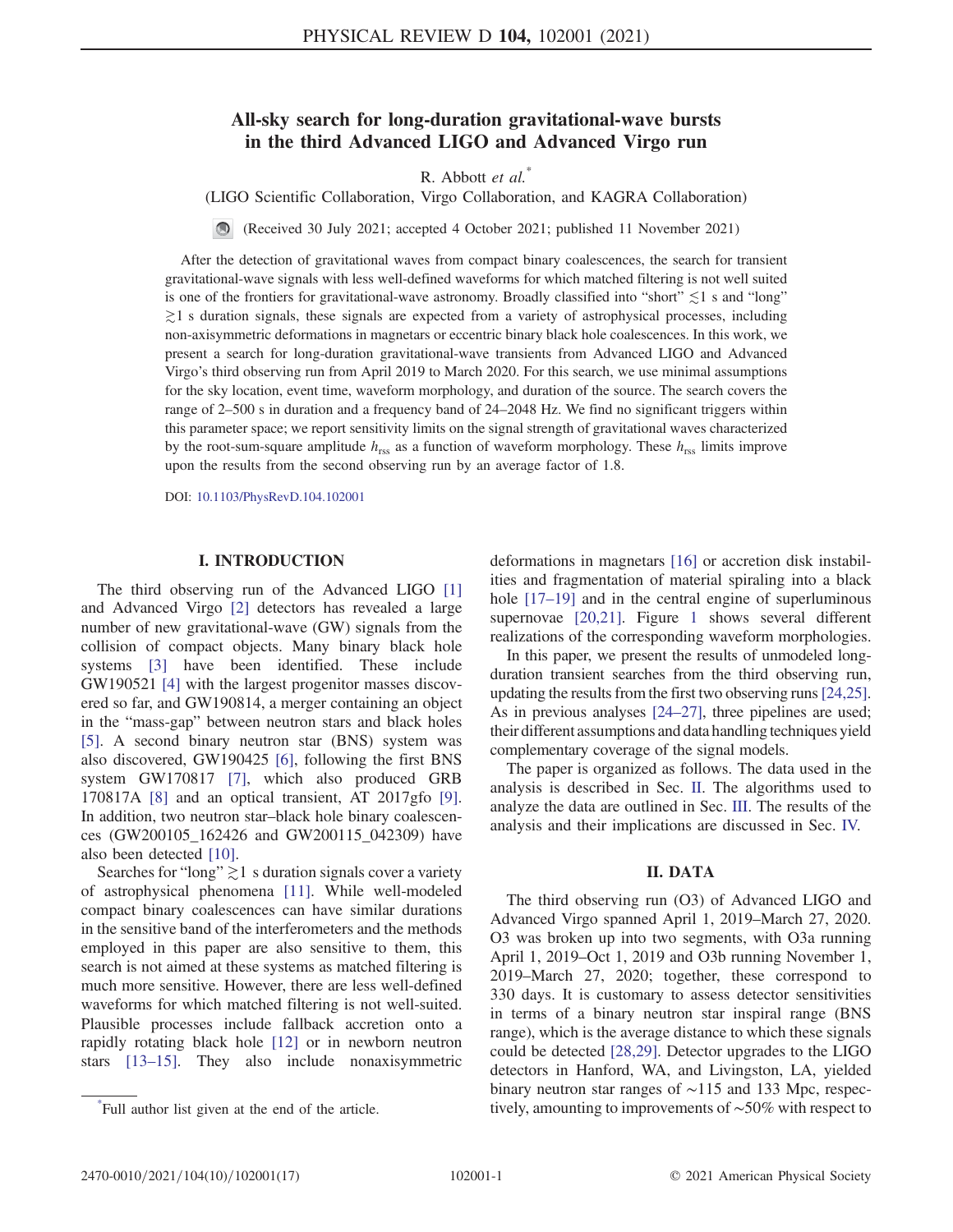<span id="page-1-0"></span>

FIG. 1. Time-frequency spectrogram of the reference waveforms used in this search. We show examples of astrophysical waveforms such as postmerger magnetars (Magnetar) [[22](#page-5-38)], black hole accretion disk instabilities (ADI) [[18](#page-5-39)], newly formed magnetar powering a gamma-ray burst plateau (GRB plateau) [[16](#page-5-14)], eccentric inspiral-merger-ringdown compact binary coalescence waveforms (ECBC) [\[23\]](#page-5-40), broadband chirps from innermost stable circular orbit waves around rotating black holes (ISCO chirp) [\[12\]](#page-5-11), and "ad hoc" waveforms, band-limited white noise burst (WNB) and sine-Gaussian bursts (SG). The ISCO chirp waveforms have been shifted up in frequency by 50 Hz for readability. Durations range from 6 (ADI-B) to 470 s (GRB plateau).

O2. Similarly, Advanced Virgo reached a binary neutron star range of ∼50 Mpc, a ∼100% improvement. In the following, the algorithms employed require at least two detectors to be available to process the data; therefore, only data where both LIGO detectors are simultaneously available are used. Due to the significant difference in detector alignment and sensitivities, the Virgo data in the analysis would not improve the coincidence selection when the other two detectors are active, while the high rate of non-Gaussian noise would increase the overall false-alarm rate. We plan to include Virgo in the analysis of the next observing run.

A major challenge in searches for gravitational-wave transients is non-Gaussian noise. Known sources of noise, including nonlinear sources such as time-varying spectral lines, from, e.g., machinery on site, sidebands from the 60 Hz power lines, can be witnessed and subtracted using both linear Wiener filters [[30](#page-5-24)] and machine learning techniques [[31](#page-5-25),[32](#page-5-26)]. The analyses that follow use data for which some of the identified sources of noise that couple in linearly to the detector have been subtracted. Beyond spectral features, there are transient noise triggers known as glitches, which have a variety of origins [\[33\]](#page-5-27), such as the light reflected from surfaces such as the chamber walls and scattered back into the main beam [[34](#page-5-28)]. Glitch rejection procedures rely on correlations with auxiliary channels [\[35](#page-5-29)[,36\]](#page-5-30) such as seismometers and magnetometers; yet, noise transients not witnessed by auxiliary sensors remain and reduce sensitivity of the searches [\[37](#page-5-31)[,38\]](#page-5-32). Each pipeline, described in the next section, implements different strategies to reduce the impact from glitches. Altogether, during the third observing run, coincident data of sufficient quality to be analyzed totaled 204.4 days. Since some time segments are too short to be processed by search pipelines, a small fraction  $\left( < 2\% \right)$  of this coincident data is not analyzed.

## III. SEARCHES

<span id="page-1-1"></span>Long-duration unmodeled searches are now briefly reviewed, and we refer the reader to previous publications for further detail [\[24](#page-5-19)[,25\]](#page-5-20). Most unmodeled searches use time-frequency spectrograms with statistics derived from Fourier transforms or wavelet analysis performed on consecutive time segments. Pattern-recognition algorithms then are employed to search for gravitational waves in these spectrograms. These algorithms can be classified as "seedbased" [[39](#page-5-33),[40](#page-5-34)], for which pixels above predetermined thresholds are clustered, and "seedless" [[41](#page-5-35)[,42\]](#page-5-36), for which sequences of pixels are derived from generic models, such as Bézier curves  $[41-45]$  $[41-45]$  $[41-45]$  $[41-45]$  $[41-45]$ . Seedless clustering algorithms are sensitive to narrowband signals at the price of sensitivity to broadband sources, while seed-based algorithms are generally more sensitive to more generic waveform morphologies. These algorithms identify candidate gravitational-wave events known as triggers. To estimate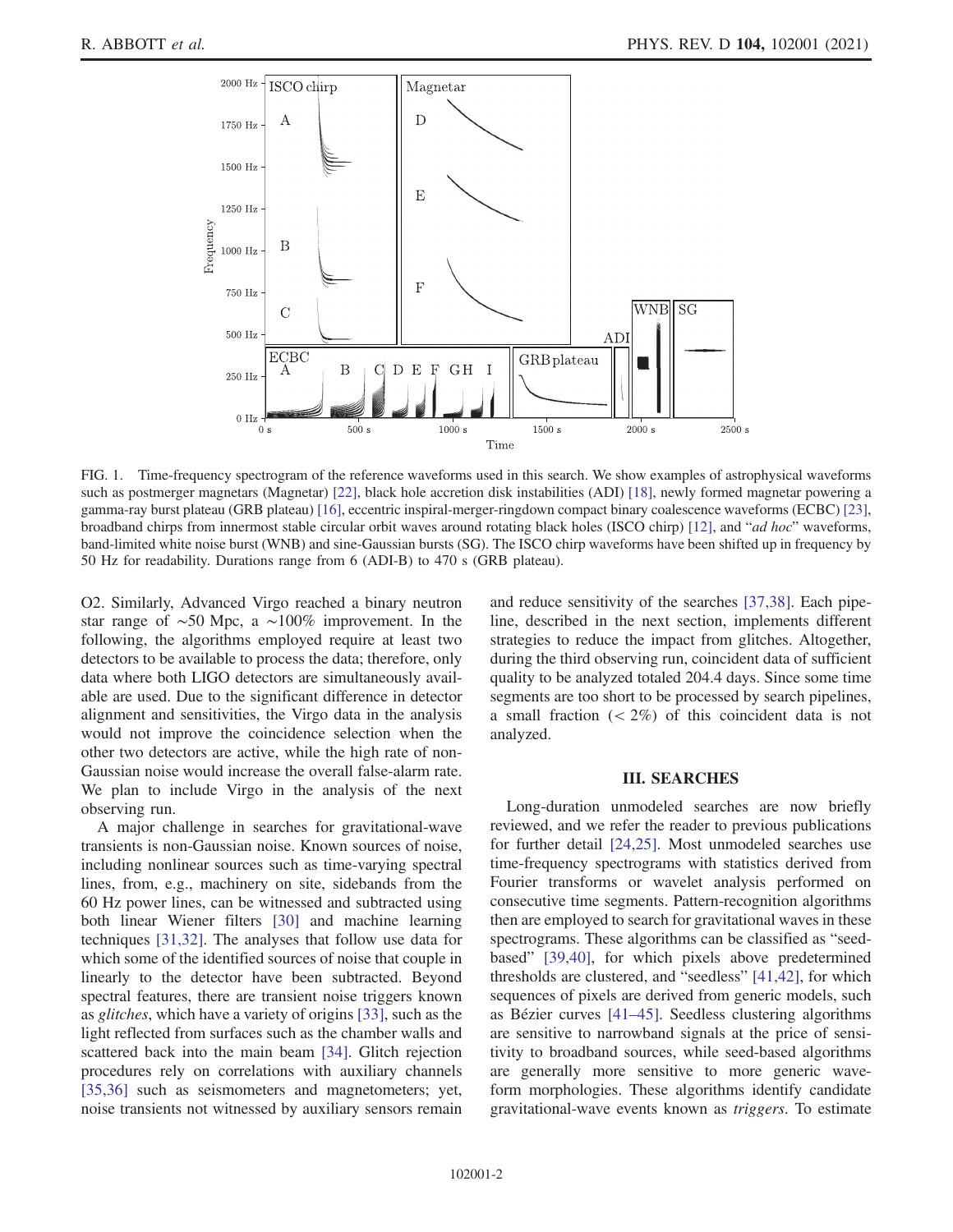the background, all pipelines use "time slides," [\[46,](#page-5-41)[47](#page-5-42)], where detector data is shifted by nonphysical time delays and reanalyzed; this procedure is repeated a sufficient number of times such that at least 50 years of coincident live time is analyzed, allowing for a false alarm rate of 1 per 50 years to be estimated.

Three pipelines are deployed in the analysis: two different versions of the Stochastic Transient Analysis Multidetector Pipeline-all sky (STAMP-AS) pipeline [[11](#page-5-10)[,40,](#page-5-34)[45\]](#page-5-37) and the long-duration configuration of coherent WaveBurst (cWB) [\[48\]](#page-5-43). The cWB pipeline is seed based while the two STAMP-AS algorithms, Zebragard and Lonetrack, use seed-based and seedless clustering algorithms, respectively. Altogether, the analyses are sensitive to transients lasting 2–500 s and covering a frequency band of 24–2048 Hz. Due to the short duration of binary black hole signals and the weakness of the coalescences containing neutron stars observed during O3 [[6\]](#page-5-5), we are not sensitive to and therefore do not excise any time around known compact binary coalescences. All false alarm rates reported are per pipeline, with no combination of searches made outside of reporting the most sensitive limit across the parameter space below.

#### A. STAMP-AS

Spectrograms, with duration 500 s and frequency band 24–2048 Hz and a pixel size of 1 s  $\times$  1 Hz, are derived with cross-power SNR as the statistic computed in the maps. Nonstationary, high-amplitude spectral features are masked to limit their effect on the search. Zebragard uses cuts on the fraction of SNR per time bin (summing all pixels of the same time index) and the ratio in SNR between detectors to remove data transients [\[24\]](#page-5-19); Lonetrack does not require this cut due to the narrowband assumption. During a short period of time, a time segment veto that flags periods of instabilities in the high-power laser at Hanford is applied on Zebragard triggers [[38](#page-5-32)].

#### B. CWB

The algorithm used by cWB [\[48\]](#page-5-43) is based on a maximum likelihood approach applied to the multiresolution timefrequency representation of the time series of the detectors' data. Candidate triggers are identified as a cluster if there is a coherent excess power in the time-frequency pixel representation over the network data. The search is performed in the frequency range 24–2048 Hz. Selection criteria are applied on the duration and on the coherence of the trigger; the coherence coefficient, measuring the degree of correlation between the detectors, must be larger than 0.6 [\[48\]](#page-5-43). Moreover, the trigger energy-weighted duration, defined as

$$
d = \sqrt{\frac{\sum w_i (t - t^*)^2}{\sum w_i}},
$$

where  $t$  is the central time of the pixel,  $w$  the energy of the pixel,  $t^*$  the mean time and the sum is computed over the selected pixels of the event in all the resolutions, is required to be greater than 1.5 s. Since observed glitch excess in the 16–48 Hz band, associated with elevated anthropogenic noise, is different between the first and second part of the run, the acceptance criteria in the latter one have been slightly modified. The triggers have an energy-weighted duration larger than 0.5 s and a total duration greater than 5 s, this to ensure increased acceptance for the eccentric compact binary waveforms family discussed in the next section.

### <span id="page-2-0"></span>IV. RESULTS AND FUTURE PROSPECTS

The detection threshold is defined to be a false alarm rate lower than 1/50 years (equivalent to  $6.3 \times 10^{-10}$  Hz). None of the pipelines found triggers consistent with such a false alarm rate; the most significant triggers, nonoverlapping between the different pipelines and consistent with the background, are listed in Table [I.](#page-2-1) The most significant event reported by the cWB algorithm (statistical significance ∼1.7 $\sigma$ , p value 0.088) shows a time-frequency map composed of two separated excess power cluster pixels, respectively, at 838 and 861 Hz mean frequency. This trigger appears to be associated with a random (time) coincidence of pixels belonging to two different nonstationary spectral lines of unknown origin, at 838 Hz (present in H1 and L1) and 861 Hz (present in H1). The STAMP-AS Zebragard and Lonetrack pipeline triggers are consistent with typical events identified in the background.

To place these results in context, upper limits are derived on the gravitational-wave strain amplitude using a set of simulated waveforms added coherently into detector data. Waveforms that span the parameter space in both frequency and time, as well as a sampling of potential astrophysical models, are used. For the astrophysical models, postmerger magnetars (Magnetar) [[22](#page-5-38)], black hole ADI [[18](#page-5-39)], newly formed magnetar powering a GRB plateau [\[16\]](#page-5-14), ECBC waveforms [[23](#page-5-40)], and broadband chirps from ISCO waves around rotating black holes [\[12\]](#page-5-11) are used (see Ref. [\[49\]](#page-5-44) for further developments). To include signal morphologies

<span id="page-2-1"></span>TABLE I. Properties of the most significant coincident triggers found by each of the long-duration transient search pipelines during the third observing run. FAR stands for false alarm rate, while the  $p$  value is the probability of observing at least 1 noise trigger at higher significance than the most significant coincident trigger.

|          | <b>FAR</b>                                    |       | Frequency Duration |      | Time                                                         |
|----------|-----------------------------------------------|-------|--------------------|------|--------------------------------------------------------------|
| Pipeline | [Hz]                                          | value | [Hz]               | Is L | <b>IGPS1</b>                                                 |
| cWB      | $1.0 \times 10^{-8}$ 0.088 838-861            |       |                    | 16   | 1252808855                                                   |
|          | Zebragard $5.6 \times 10^{-8}$ 0.40 1650-1769 |       |                    | 21   | 1244819393                                                   |
|          |                                               |       |                    |      | Lonetrack $1.7 \times 10^{-8}$ 0.14 1510-1937 417 1253105020 |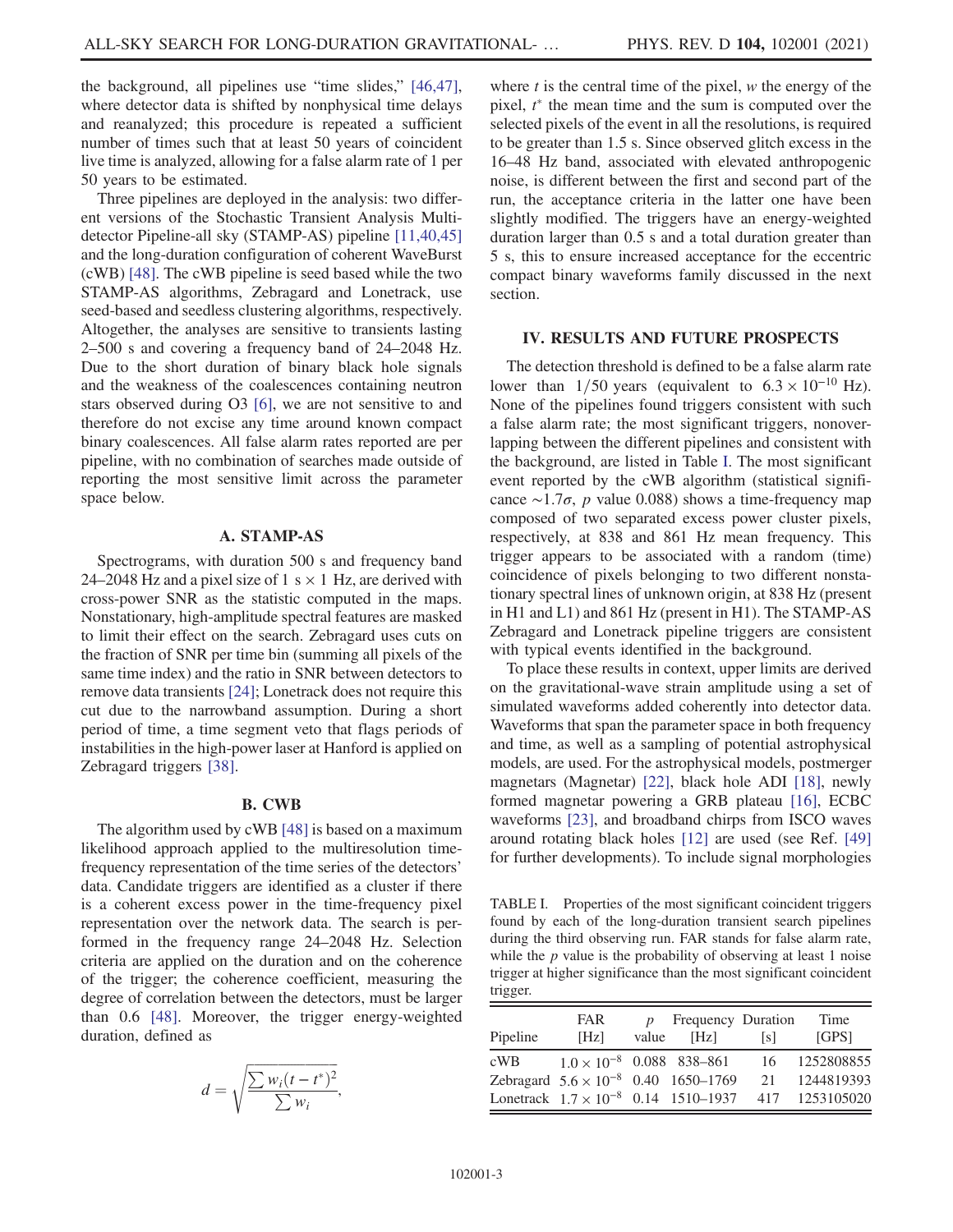otherwise not addressed by the astrophysical models, "ad hoc" waveforms, band-limited white noise burst and sine-Gaussian bursts are also used. Their time-frequency spectrograms are shown in Fig. [1](#page-1-0).

The upper limits on the gravitational-wave strain amplitude are typically reported for unmodeled searches using the root-sum-square gravitational-wave amplitude at the Earth,  $h_{\text{rss}}$ ,

$$
h_{\rm rss} = \sqrt{\int_{-\infty}^{\infty} (h_+^2(t) + h_\times^2(t)) \mathrm{d}t},\tag{1}
$$

where  $h_+$  and  $h_{\times}$  are the two signal polarizations. Simulations are varied with  $h_{\text{rss}}$  and injected uniformly in time, sky location, polarization angle, and the cosine of the inclination angle of the assumed source.

Upper limits on gravitational-wave strain versus mean frequency for sources detected with 50% efficiency and a false alarm rate of 1 event in 50 years are shown in Fig. [2](#page-3-0). The strongest bounds obtained from the three pipelines are shown on the plot. Because each pipeline uses a different clustering algorithm, their relative sensitivities vary with waveform morphology. Lonetrack, which uses seedless clustering, performs best on magnetar signals (Magnetar and GRB plateau) but is not sensitive to white noise bursts. Zebragard and coherent WaveBurst give the most constraining values with similar sensitivities for most of the remaining waveforms. On average, for all waveforms considered in this paper, the  $h_{\text{rss}}$  sensitivity improved

<span id="page-3-0"></span>

FIG. 2. The GW root-sum-square strain amplitude versus mean frequency at  $50\%$  detection efficiency and a FAR of  $1/50$  years. The red, green, and blue curves are the averaged amplitude spectral noise densities for Hanford, Livingston, and Virgo detectors to show that the search results follow the detectors' sensitivity frequency. We also show in dashed-dotted lines the gravitational-wave amplitudes corresponding to the energy of 0.01  $M_{\odot}c^2$  at various distances, with examples at 100 kpc, 1, 10, and 100 Mpc shown.

by a factor of 1.8 upon the analysis from the second observing run [[25](#page-5-20)].

For the eccentric binary waveforms, we determine 90% confidence level limits on the rate of events. We do this using the "loudest event statistic" method, which uses the candidate with the largest value to estimate rate constraints [[50](#page-5-45)]. Taking as an example the eccentric binary waveforms, the 90% upper limits on the event rates as a function of distance are highlighted in Fig. [3](#page-3-1). In addition, Table [II](#page-4-0) gives the upper limits  $\mathcal{R}_{90\%}$  at 90% confidence on the rate of eccentric binary coalescences per unit volume. Following [[51](#page-5-46)], and assuming an isotropic and uniform distribution of sources,  $\mathcal{R}_{90\%}$  is given by

$$
\mathcal{R}_{90\%} = \frac{2.3}{4\pi T \int_0^{r_{\text{max}}} dr r^2 \epsilon(r)},\tag{2}
$$

<span id="page-3-2"></span>where  $\epsilon(r)$  is the detection efficiency as a function of distance, computed as the fraction of transients detectable at a given distance [[51](#page-5-46)],  $r_{\text{max}}$  is the maximum detectable distance, and  $T = 204.4$  days is the total observing time. For 1.4–1.4 solar masses eccentric binaries, rate upper limits are ∼1.5–2 lower than the ones computed in Ref. [[52](#page-5-47)] for O2 data. Such improvement can be explained by both the increased sensitivity of the search and the increased livetime between O2 and O3. For comparison, estimated merger rates from the second LIGO-Virgo GW transient catalog [[53](#page-5-48)] are  $23.9^{+14.3}_{-8.6}$  Gpc<sup>-3</sup> yr<sup>-1</sup> and  $340^{+490}_{-240}$  Gpc<sup>-3</sup> yr<sup>-1</sup> for binary black holes and binary neutron stars, respectively. With eccentric systems expected to be only a small fraction of the total binary systems, the upper limits derived are compatible with an absence of detection of such systems in this search; for this reason, we do not constrain the fraction of

<span id="page-3-1"></span>

FIG. 3. Upper limits at 90% confidence level on the rate of eccentric compact binary coalescences as a function of the distance. Only the best result is shown for each waveform. The inset shows the ratio of the rates with respect to O2 results [\[25\]](#page-5-20) for ECBC\_A to ECBC\_F (see Table [II](#page-4-0) for parameters).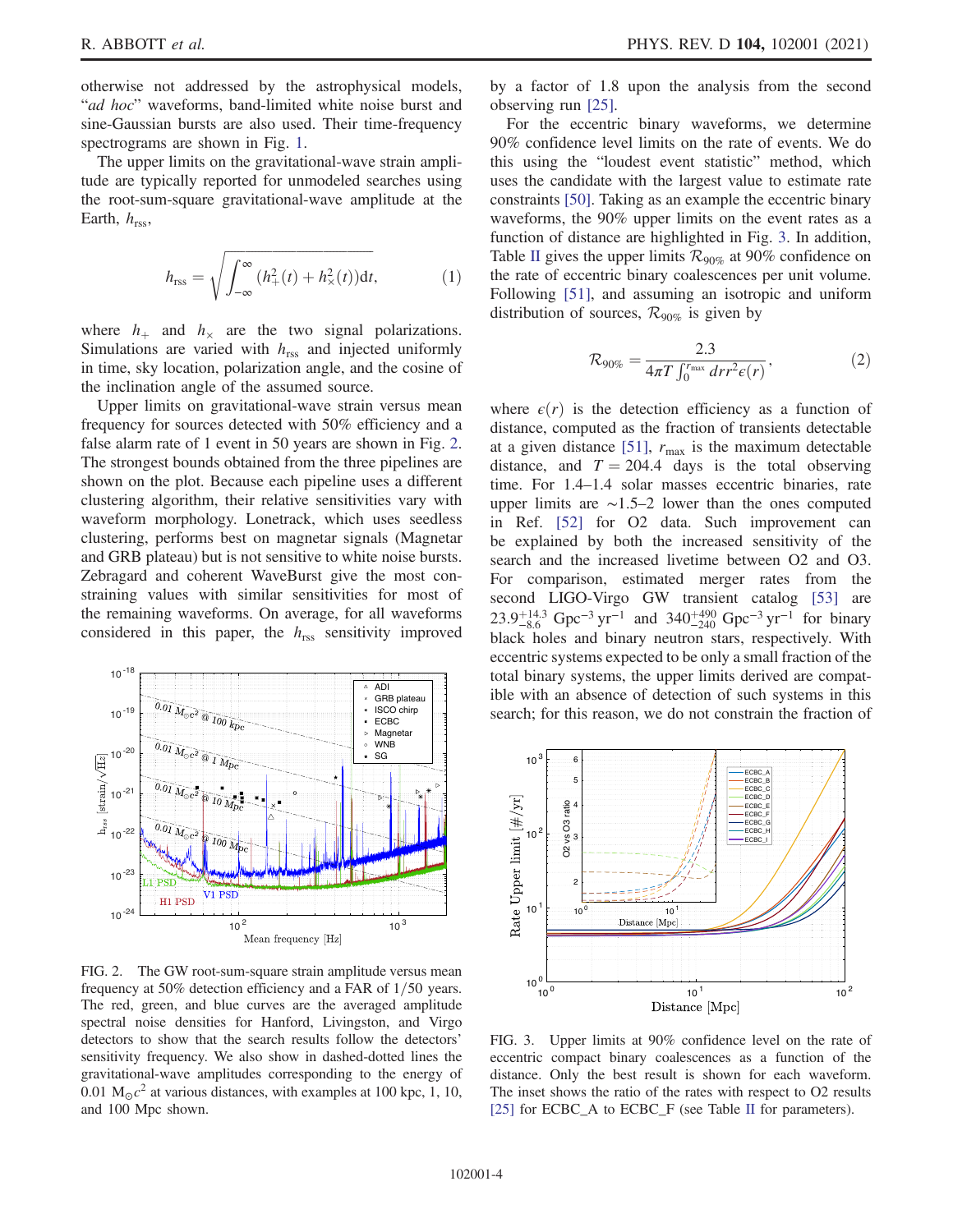<span id="page-4-0"></span>TABLE II. Rate upper limits per unit volume at 90% confidence level on eccentric compact binary coalescences with various masses and eccentricity  $e$ , computed with Eq.  $(2)$ .

| Waveform | $M_1[M_\odot]$ | $M_2[M_{\odot}]$ | $\epsilon$ | $\mathcal{R}_{90\%}$ [Gpc <sup>-3</sup> yr <sup>-1</sup> ] |
|----------|----------------|------------------|------------|------------------------------------------------------------|
| ECBC_A   | 1.4            | 1.4              | 0.2        | $9.97 \times 10^{2}$                                       |
| ECBC B   | 1.4            | 1.4              | 0.4        | $8.09 \times 10^{2}$                                       |
| ECBC C   | 1.4            | 1.4              | 0.6        | $3.21 \times 10^{3}$                                       |
| ECBC D   | 3.0            | 3.0              | 0.2        | $3.99 \times 10^{2}$                                       |
| ECBC E   | 3.0            | 3.0              | 0.4        | $8.89 \times 10^{2}$                                       |
| ECBC_F   | 3.0            | 3.0              | 0.6        | $2.43 \times 10^{3}$                                       |
| ECBC G   | 5.0            | 5.0              | 0.2        | $1.50 \times 10^{3}$                                       |
| ECBC H   | 5.0            | 5.0              | 0.4        | $5.10 \times 10^{2}$                                       |
| ECBC I   | 5.0            | 5.0              | 0.6        | $6.98 \times 10^{2}$                                       |

eccentric binary systems, but this may become possible in the future with more sensitive detector data.

It is expected that continued improvements both to the gravitational-wave detectors and to the search algorithms, e.g., [\[49](#page-5-44)[,54,](#page-5-49)[55](#page-5-50)], will lead to either detections or improved limits on this portion of parameter space. Going forward, increasing the parameter space searched, such as for longer signals, is a high priority; these signals may include longlived remnants of binary neutron star mergers, whose detection in gravitational waves may constrain the nature of the remnant [[12](#page-5-11),[27](#page-5-21)]. In addition, integration of Advanced Virgo into the analyses will be important, especially in case of a genuine signal for characterization. With range improvements of ~50% expected for the fourth observing run and more than a factor of 2 expected by the fifth observing run [[28](#page-5-22)], significant gains in detection possibilities can be expected.

## ACKNOWLEDGMENTS

This material is based upon work supported by NSF's LIGO Laboratory, which is a major facility fully funded by the National Science Foundation. The authors also gratefully acknowledge the support of the Science and Technology Facilities Council (STFC) of the United Kingdom, the Max-Planck-Society (MPS), and the State of Niedersachsen/Germany for support of the construction of Advanced LIGO and construction and operation of the GEO600 detector. Additional support for Advanced LIGO was provided by the Australian Research Council. The authors gratefully acknowledge the Italian Istituto Nazionale di Fisica Nucleare (INFN), the French Centre National de la Recherche Scientifique (CNRS) and the Netherlands Organization for Scientific Research, for the construction and operation of the Virgo detector and the creation and support of the EGO consortium. The authors also gratefully acknowledge research support from these agencies as well as by the Council of Scientific and Industrial Research of India, the Department of Science and Technology, India, the Science & Engineering

Research Board (SERB), India, the Ministry of Human Resource Development, India, the Spanish Agencia Estatal de Investigación, the Vicepresidència i Conselleria d'Innovació, Recerca i Turisme and the Conselleria d'Educació i Universitat del Govern de les Illes Balears, the Conselleria d'Innovació, Universitats, Ciència i Societat Digital de la Generalitat Valenciana and the CERCA Programme Generalitat de Catalunya, Spain, the National Science Centre of Poland and the Foundation for Polish Science (FNP), the Swiss National Science Foundation (SNSF), the Russian Foundation for Basic Research, the Russian Science Foundation, the European Commission, the European Regional Development Funds (ERDF), the Royal Society, the Scottish Funding Council, the Scottish Universities Physics Alliance, the Hungarian Scientific Research Fund (OTKA), the French Lyon Institute of Origins (LIO), the Belgian Fonds de la Recherche Scientifique (FRS-FNRS), Actions de Recherche Concertées (ARC) and Fonds<br>Wetenschappelijk Onderzoek—Vlaanderen (FWO), Onderzoek—Vlaanderen (FWO), Belgium, the Paris Île-de-France Region, the National Research, Development and Innovation Office Hungary (NKFIH), the National Research Foundation of Korea, the Natural Science and Engineering Research Council Canada, Canadian Foundation for Innovation (CFI), the Brazilian Ministry of Science, Technology, and Innovations, the International Center for Theoretical Physics South American Institute for Fundamental Research (ICTP-SAIFR), the Research Grants Council of Hong Kong, the National Natural Science Foundation of China (NSFC), the Leverhulme Trust, the Research Corporation, the Ministry of Science and Technology (MOST), Taiwan, the United States Department of Energy, and the Kavli Foundation. The authors gratefully acknowledge the support of the NSF, STFC, INFN and CNRS for provision of computational resources. This work was supported by MEXT, JSPS Leading-edge Research Infrastructure Program, JSPS Grant-in-Aid for Specially Promoted Research 26000005, JSPS Grant-in-Aid for Scientific Research on Innovative Areas 2905: Grants No. JP17H06358, No. JP17H06361, and No. JP17H06364, JSPS Core-to-Core Program A. Advanced Research Networks, JSPS Grant-in-Aid for Scientific Research (S) Grants No. 17H06133 and No. 20H05639, JSPS Grant-in-Aid for Transformative Research Areas (A) 20A203: Grant No. JP20H05854, the joint research program of the Institute for Cosmic Ray Research, University of Tokyo, National Research Foundation (NRF) and Computing Infrastructure Project of KISTI-GSDC in Korea, Academia Sinica (AS), AS Grid Center (ASGC) and the Ministry of Science and Technology (MoST) in Taiwan under grants including Grant No. AS-CDA-105-M06, Advanced Technology Center (ATC) of NAOJ, Mechanical Engineering Center of KEK.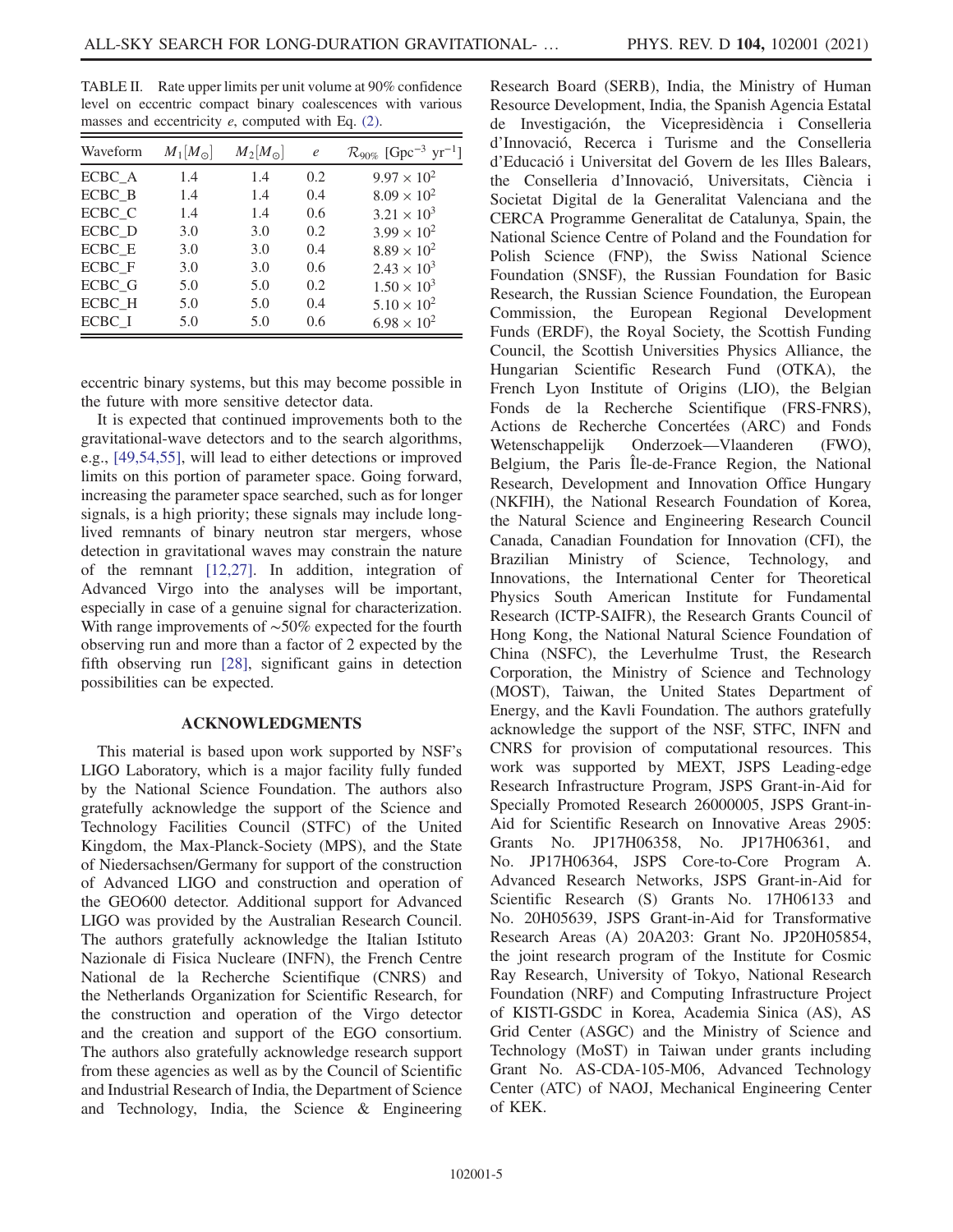- <span id="page-5-0"></span>[1] J. Aasi, B. P. Abbott, R. Abbott, T. Abbott, M. R. Abernathy, K. Ackley, C. Adams, T. Adams, P. Addesso et al., [Classical](https://doi.org/10.1088/0264-9381/32/11/115012) [Quantum Gravity](https://doi.org/10.1088/0264-9381/32/11/115012) 32, 074001 (2015).
- <span id="page-5-1"></span>[2] F. Acernese, M. Agathos, K. Agatsuma, D. Aisa, N. Allemandou, A. Allocca, J. Amarni, P. Astone, G. Balestri, G. Ballardin et al., [Classical Quantum Gravity](https://doi.org/10.1088/0264-9381/32/2/024001) 32, 024001 [\(2015\).](https://doi.org/10.1088/0264-9381/32/2/024001)
- <span id="page-5-2"></span>[3] R. Abbott et al. (LIGO Scientific, Virgo Collaborations), Phys. Rev. X 11[, 021053 \(2021\)](https://doi.org/10.1103/PhysRevX.11.021053).
- <span id="page-5-3"></span>[4] R. Abbott, T. Abbott, S. Abraham, F. Acernese, K. Ackley, C. Adams, R. Adhikari, V. Adya, C. Affeldt, M. Agathos et al., Phys. Rev. Lett. **125**[, 101102 \(2020\)](https://doi.org/10.1103/PhysRevLett.125.101102).
- <span id="page-5-4"></span>[5] R. Abbott, T. D. Abbott, S. Abraham, F. Acernese, K. Ackley, C. Adams, R. X. Adhikari, V. B. Adya, C. Affeldt, M. Agathos et al., [Astrophys. J.](https://doi.org/10.3847/2041-8213/ab960f) 896, L44 (2020).
- <span id="page-5-5"></span>[6] B. P. Abbott et al. (LIGO Scientific, Virgo Collaborations), [Astrophys. J. Lett.](https://doi.org/10.3847/2041-8213/ab75f5) 892, L3 (2020).
- <span id="page-5-6"></span>[7] B. P. Abbott et al. (LIGO Scientific and Virgo Collaborations), Phys. Rev. Lett. 119[, 161101 \(2017\).](https://doi.org/10.1103/PhysRevLett.119.161101)
- <span id="page-5-7"></span>[8] B. P. Abbott et al. (LIGO-Virgo Collaborations), [Astrophys.](https://doi.org/10.3847/2041-8213/aa920c) J. Lett. 848[, L13 \(2017\).](https://doi.org/10.3847/2041-8213/aa920c)
- <span id="page-5-8"></span>[9] B. P. Abbott et al. (LIGO Scientific and Virgo Collaborations), [Astrophys. J. Lett.](https://doi.org/10.3847/2041-8213/aa91c9) 848, L12 (2017).
- <span id="page-5-9"></span>[10] R. Abbott et al. (LIGO Scientific, Virgo, KAGRA Collaborations), [Astrophys. J. Lett.](https://doi.org/10.3847/2041-8213/ac082e) 915, L5 (2021).
- <span id="page-5-10"></span>[11] E. Thrane, S. Kandhasamy, C. D. Ott, W. G. Anderson, N. L. Christensen, M. W. Coughlin, S. Dorsher, S. Giampanis, V. Mandic, A. Mytidis et al., Phys. Rev. D 83[, 083004 \(2011\).](https://doi.org/10.1103/PhysRevD.83.083004)
- <span id="page-5-11"></span>[12] M. H. P. M. van Putten, [Astrophys. J.](https://doi.org/10.3847/0004-637X/819/2/169) 819, 169 (2016).
- <span id="page-5-12"></span>[13] D. Lai and S. L. Shapiro, [Astrophys. J.](https://doi.org/10.1086/175438) 442, 259 (1995).
- [14] A. L. Piro and C. D. Ott, [Astrophys. J.](https://doi.org/10.1088/0004-637X/736/2/108) **736**, 108 (2011).
- <span id="page-5-13"></span>[15] A. L. Piro and E. Thrane, [Astrophys. J.](https://doi.org/10.1088/0004-637X/761/1/63) **761**, 63 (2012).
- <span id="page-5-14"></span>[16] A. Corsi and P. Mészáros, Astrophys. J. 702[, 1171 \(2009\).](https://doi.org/10.1088/0004-637X/702/2/1171)
- <span id="page-5-15"></span>[17] A. L. Piro and E. Pfahl, Astrophys. J. 658[, 1173 \(2007\).](https://doi.org/10.1086/511672)
- <span id="page-5-39"></span>[18] M. H. P. M. van Putten, Phys. Rev. Lett. 87[, 091101 \(2001\).](https://doi.org/10.1103/PhysRevLett.87.091101)
- <span id="page-5-16"></span>[19] M. H. P. M. van Putten, [Astrophys. J.](https://doi.org/10.1086/592216) 684, L91 (2008).
- <span id="page-5-17"></span>[20] M. H. P. M. van Putten and M. Della Valle, [Mon. Not. R.](https://doi.org/10.1093/mnras/stw2496) Astron. Soc. 464[, 3219 \(2017\)](https://doi.org/10.1093/mnras/stw2496).
- <span id="page-5-18"></span>[21] M. H. P. M. Van Putten, A. Levinson, F. Frontera, C. Guidorzi, L. Amati, and M. Della Valle, [Eur. Phys. J. Plus](https://doi.org/10.1140/epjp/i2019-12932-3) 134[, 537 \(2019\)](https://doi.org/10.1140/epjp/i2019-12932-3).
- <span id="page-5-38"></span>[22] S. Dall'Osso, B. Giacomazzo, R. Perna, and L. Stella, [Astrophys. J.](https://doi.org/10.1088/0004-637X/798/1/25) 798, 25 (2015).
- <span id="page-5-40"></span>[23] E. Huerta et al., Phys. Rev. D 97[, 024031 \(2018\)](https://doi.org/10.1103/PhysRevD.97.024031).
- <span id="page-5-19"></span>[24] B. P. Abbott et al., [Classical Quantum Gravity](https://doi.org/10.1088/1361-6382/aaab76) 35, 065009 [\(2018\).](https://doi.org/10.1088/1361-6382/aaab76)
- <span id="page-5-20"></span>[25] B. P. Abbott et al. (The LIGO Scientific and the Virgo Collaborations), Phys. Rev. D 99[, 104033 \(2019\).](https://doi.org/10.1103/PhysRevD.99.104033)
- [26] B. P. Abbott, R. Abbott, T. D. Abbott, F. Acernese, K. Ackley, C. Adams, T. Adams, P. Addesso, R. X. Adhikari, V. B. Adya et al., [Astrophys. J.](https://doi.org/10.3847/2041-8213/aa9a35) 851, L16 (2017).
- <span id="page-5-21"></span>[27] B. P. Abbott, R. Abbott, T. D. Abbott, F. Acernese, K. Ackley, C. Adams, T. Adams, P. Addesso, R. X. Adhikari, V. B. Adya et al., [Astrophys. J.](https://doi.org/10.3847/1538-4357/ab0f3d) 875, 160 (2019).
- <span id="page-5-22"></span>[28] B. P. Abbott et al., [Living Rev. Relativity](https://doi.org/10.1007/s41114-020-00026-9) 23, 3 (2020).
- <span id="page-5-23"></span>[29] H.-Y. Chen, D. E. Holz, J. Miller, M. Evans, S. Vitale, and J. Creighton, [Classical Quantum Gravity](https://doi.org/10.1088/1361-6382/abd594) 38, 055010 (2020).
- <span id="page-5-24"></span>[30] D. Davis, T. J. Massinger, A. P. Lundgren, J. C. Driggers, A. L. Urban, and L. K. Nuttall, [Classical Quantum Gravity](https://doi.org/10.1088/1361-6382/ab01c5) 36[, 055011 \(2019\).](https://doi.org/10.1088/1361-6382/ab01c5)
- <span id="page-5-25"></span>[31] R. Ormiston, T. Nguyen, M. Coughlin, R. X. Adhikari, and E. Katsavounidis, [Phys. Rev. Research](https://doi.org/10.1103/PhysRevResearch.2.033066) 2, 033066 (2020).
- <span id="page-5-26"></span>[32] G. Vajente, Y. Huang, M. Isi, J. C. Driggers, J. S. Kissel, M. J. Szczepańczyk, and S. Vitale, [Phys. Rev. D](https://doi.org/10.1103/PhysRevD.101.042003) 101, [042003 \(2020\).](https://doi.org/10.1103/PhysRevD.101.042003)
- <span id="page-5-27"></span>[33] M. Zevin et al., [Classical Quantum Gravity](https://doi.org/10.1088/1361-6382/aa5cea) 34, 064003 [\(2017\).](https://doi.org/10.1088/1361-6382/aa5cea)
- <span id="page-5-28"></span>[34] S. Soni, C. Austin, A. Effler, R. M. S. Schofield, G. González, V. V. Frolov, J. C. Driggers, A. Pele, A. L. Urban, G. Valdes et al., [Classical Quantum Gravity](https://doi.org/10.1088/1361-6382/abc906) 38, 025016 [\(2021\).](https://doi.org/10.1088/1361-6382/abc906)
- <span id="page-5-29"></span>[35] J. Aasi et al. (Virgo Collaboration), [Classical Quantum](https://doi.org/10.1088/0264-9381/29/15/155002) Gravity 29[, 155002 \(2012\).](https://doi.org/10.1088/0264-9381/29/15/155002)
- <span id="page-5-30"></span>[36] B. P. Abbott et al. (LIGO Scientific and Virgo Collaborations), [Classical Quantum Gravity](https://doi.org/10.1088/0264-9381/33/13/134001) 33, 134001 (2016).
- <span id="page-5-31"></span>[37] B. P. Abbott et al., [Classical Quantum Gravity](https://doi.org/10.1088/1361-6382/aaaafa) 35, 065010 [\(2018\).](https://doi.org/10.1088/1361-6382/aaaafa)
- <span id="page-5-32"></span>[38] Davis et al., [Classical Quantum Gravity](https://doi.org/10.1088/1361-6382/abfd85) 38, 135014 (2021).
- <span id="page-5-33"></span>[39] R. Khan and S. Chatterji, [Classical Quantum Gravity](https://doi.org/10.1088/0264-9381/26/15/155009) 26, [155009 \(2009\).](https://doi.org/10.1088/0264-9381/26/15/155009)
- <span id="page-5-34"></span>[40] T. Prestegard, Ph.d. Thesis, University of Minnesota, 2016.
- <span id="page-5-35"></span>[41] E. Thrane and M. Coughlin, Phys. Rev. D 88[, 083010 \(2013\).](https://doi.org/10.1103/PhysRevD.88.083010)
- <span id="page-5-36"></span>[42] E. Thrane and M. Coughlin, [Phys. Rev. D](https://doi.org/10.1103/PhysRevD.89.063012) 89, 063012 [\(2014\).](https://doi.org/10.1103/PhysRevD.89.063012)
- [43] G. Farin, Curves and Surfaces for CAGD: A Practical Guide, 4th ed. (Academic Press, New York, 1996).
- [44] M. Coughlin, P. Meyers, S. Kandhasamy, E. Thrane, and N. Christensen, Phys. Rev. D 92[, 043007 \(2015\).](https://doi.org/10.1103/PhysRevD.92.043007)
- <span id="page-5-37"></span>[45] E. Thrane and M. Coughlin, [Phys. Rev. Lett.](https://doi.org/10.1103/PhysRevLett.115.181102) **115**, 181102 [\(2015\).](https://doi.org/10.1103/PhysRevLett.115.181102)
- <span id="page-5-41"></span>[46] M. Was, M.-A. Bizouard, V. Brisson, F. Cavalier, M. Davier, P. Hello, N. Leroy, F. Robinet, and M. Vavoulidis, [Classical](https://doi.org/10.1088/0264-9381/27/1/015005) [Quantum Gravity](https://doi.org/10.1088/0264-9381/27/1/015005) 27, 015005 (2009).
- <span id="page-5-42"></span>[47] M. Was, M.-A. Bizouard, V. Brisson, F. Cavalier, M. Davier, P. Hello, N. Leroy, F. Robinet, and M. Vavoulidis, [Classical](https://doi.org/10.1088/0264-9381/27/19/194014) [Quantum Gravity](https://doi.org/10.1088/0264-9381/27/19/194014) 27, 194014 (2010).
- <span id="page-5-43"></span>[48] S. Klimenko, G. Vedovato, M. Drago, F. Salemi, V. Tiwari, G. A. Prodi, C. Lazzaro, K. Ackley, S. Tiwari, C. F. Da Silva, and G. Mitselmakher, Phys. Rev. D 93[, 042004 \(2016\).](https://doi.org/10.1103/PhysRevD.93.042004)
- <span id="page-5-44"></span>[49] M. H. P. M. van Putten, M. Della Valle, and A. Levinson, [Astrophys. J.](https://doi.org/10.3847/2041-8213/ab18a2) 876, L2 (2019).
- <span id="page-5-45"></span>[50] P.R. Brady, J.D.E. Creighton, and A.G. Wiseman, [Classical Quantum Gravity](https://doi.org/10.1088/0264-9381/21/20/020) 21, S1775 (2004).
- <span id="page-5-46"></span>[51] J. Abadie et al., Phys. Rev. D 85[, 122007 \(2012\).](https://doi.org/10.1103/PhysRevD.85.122007)
- <span id="page-5-47"></span>[52] A. H. Nitz and Y.-F. Wang, [arXiv:2102.00868.](https://arXiv.org/abs/2102.00868)
- <span id="page-5-48"></span>[53] R. Abbott et al. (LIGO Scientific and Virgo Collaborations), [Astrophys. J. Lett.](https://doi.org/10.3847/2041-8213/abe949) 913, L7 (2021).
- <span id="page-5-49"></span>[54] R. Coyne, A. Corsi, and B. J. Owen, [Phys. Rev. D](https://doi.org/10.1103/PhysRevD.93.104059) 93, [104059 \(2016\).](https://doi.org/10.1103/PhysRevD.93.104059)
- <span id="page-5-50"></span>[55] L. Sun and A. Melatos, *Phys. Rev. D* 99[, 123003 \(2019\).](https://doi.org/10.1103/PhysRevD.99.123003)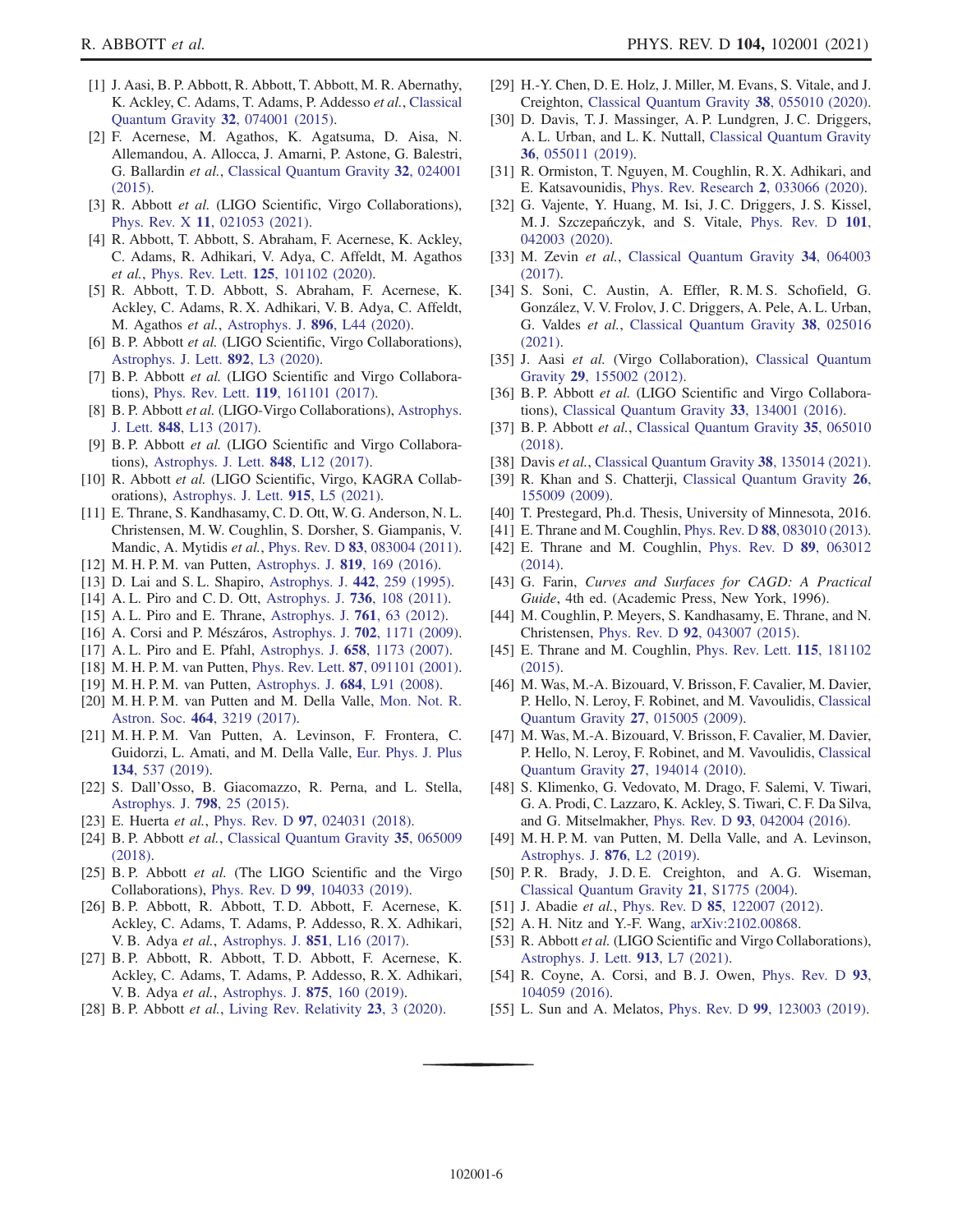R. Abbott,<sup>1</sup> T. D. Abbott,<sup>2</sup> F. Acernese,<sup>3,4</sup> K. Ackley,<sup>5</sup> C. Adams,<sup>6</sup> N. Adhikari,<sup>7</sup> R. X. Adhikari,<sup>1</sup> V. B. Adya,<sup>8</sup> C. Affeldt,<sup>9,10</sup> D. Agarwal,<sup>11</sup> M. Agathos,<sup>12,13</sup> K. Agatsuma,<sup>14</sup> N. Aggarwal,<sup>15</sup> O. D. Aguiar,<sup>16</sup> L. Aiello,<sup>17</sup> A. Ain,<sup>18</sup> P. Ajith,<sup>19</sup> T. Akutsu,<sup>20,21</sup> S. Albanesi,<sup>22</sup> A. Allocca,<sup>23,4</sup> P. A. Altin,<sup>8</sup> A. Amato,<sup>24</sup> C. Anand,<sup>5</sup> S. Anand,<sup>1</sup> A. Ananyeva,<sup>1</sup> S. B. Anderson,<sup>1</sup> W. G. Anderson,<sup>7</sup> M. Ando,<sup>25,26</sup> T. Andrade,<sup>27</sup> N. Andres,<sup>28</sup> T. Andrić,<sup>29</sup> S. V. Angelova,<sup>30</sup> S. Ansoldi,<sup>31,32</sup> J. M. Antelis,<sup>33</sup> S. Antier,<sup>34</sup> S. Appert,<sup>1</sup> Koji Arai,<sup>1</sup> Koya Arai,<sup>35</sup> Y. Arai,<sup>35</sup> S. Araki,<sup>36</sup> A. Araya,<sup>37</sup> M. C. Araya,<sup>1</sup> J. S. Areeda,  $^{38}$  M. Arène,  $^{34}$  N. Aritomi,  $^{25}$  N. Arnaud,  $^{39,40}$  S. M. Aronson,  $^2$  K. G. Arun,  $^{41}$  H. Asada,  $^{42}$  Y. Asali,  $^{43}$  G. Ashton,  $^5$ Y. Aso,  $44,45$  M. Assiduo,  $46,47$  S. M. Aston, <sup>6</sup> P. Astone,  $48$  F. Aubin,  $28$  C. Austin, <sup>2</sup> S. Babak,  $34$  F. Badaracco,  $49$ M. K. M. Bader,<sup>50</sup> C. Badger,<sup>51</sup> S. Bae,<sup>52</sup> Y. Bae,<sup>53</sup> A. M. Baer,<sup>54</sup> S. Bagnasco,<sup>22</sup> Y. Bai,<sup>1</sup> L. Baiotti,<sup>55</sup> J. Baird,<sup>34</sup> R. Bajpai,<sup>56</sup> M. Ball,<sup>57</sup> G. Ballardin,<sup>40</sup> S. W. Ballmer,<sup>58</sup> A. Balsamo,<sup>54</sup> G. Baltus,<sup>59</sup> S. Banagiri,<sup>60</sup> D. Bankar,<sup>11</sup> J. C. Barayoga,<sup>1</sup> C. Barbieri,  $61,62,63$  B. C. Barish,<sup>1</sup> D. Barker,  $64$  P. Barneo,  $27$  F. Barone,  $65,4$  B. Barr,  $66$  L. Barsotti,  $67$  M. Barsuglia,  $34$  D. Barta,  $68$ J. Bartlett,<sup>64</sup> M. A. Barton,<sup>66,20</sup> I. Bartos,<sup>69</sup> R. Bassiri,<sup>70</sup> A. Basti,<sup>71,18</sup> M. Bawaj,<sup>72,73</sup> J. C. Bayley,<sup>66</sup> A. C. Baylor,<sup>7</sup> M. Bazzan,<sup>74,75</sup> B. Bécsy,<sup>76</sup> V. M. Bedakihale,<sup>77</sup> M. Bejger,<sup>78</sup> I. Belahcene,<sup>39</sup> V. Benedetto,<sup>79</sup> D. Beniwal,<sup>80</sup> T. F. Bennett,<sup>81</sup> J. D. Bentley,<sup>14</sup> M. BenYaala,<sup>30</sup> F. Bergamin,<sup>9,10</sup> B. K. Berger,<sup>70</sup> S. Bernuzzi,<sup>13</sup> D. Bersanetti,<sup>82</sup> A. Bertolini,<sup>50</sup> J. Betzwieser, <sup>6</sup> D. Beveridge, <sup>83</sup> R. Bhandare, <sup>84</sup> U. Bhardwaj, <sup>85,50</sup> D. Bhattacharjee, <sup>86</sup> S. Bhaumik, <sup>69</sup> I. A. Bilenko, <sup>87</sup> G. Billingsley, <sup>1</sup> S. Bini,<sup>88,89</sup> R. Birney, <sup>90</sup> O. Birnholtz, <sup>91</sup> S. Biscans, <sup>1,67</sup> M. Bischi, <sup>46,47</sup> S. Biscoveanu, <sup>67</sup> A. Bisht, <sup>9,10</sup> B. Biswas,<sup>11</sup> M. Bitossi,<sup>40,18</sup> M.-A. Bizouard,<sup>92</sup> J. K. Blackburn,<sup>1</sup> C. D. Blair,<sup>83,6</sup> D. G. Blair,<sup>83</sup> R. M. Blair,<sup>64</sup> F. Bobba,<sup>93,94</sup> N. Bode,<sup>9,10</sup> M. Boer,<sup>92</sup> G. Bogaert,<sup>92</sup> M. Boldrini,<sup>95,48</sup> L. D. Bonavena,<sup>74</sup> F. Bondu,<sup>96</sup> E. Bonilla,<sup>70</sup> R. Bonnand,<sup>28</sup> P. Booker,  $9,10$  B. A. Boom,  $50$  R. Bork,  $1$  V. Boschi,  $18$  N. Bose,  $97$  S. Bose,  $11$  V. Bossilkov,  $83$  V. Boudart,  $59$  Y. Bouffanais,  $74,75$ A. Bozzi,<sup>40</sup> C. Bradaschia,<sup>18</sup> P. R. Brady,<sup>7</sup> A. Bramley,<sup>6</sup> A. Branch,<sup>6</sup> M. Branchesi,<sup>29,98</sup> J. E. Brau,<sup>57</sup> M. Breschi,<sup>13</sup> T. Briant,  $99$  J. H. Briggs,  $^{66}$  A. Brillet,  $92$  M. Brinkmann,  $^{9,10}$  P. Brockill,  $^7$  A. F. Brooks,  $^1$  J. Brooks,  $^{40}$  D. D. Brown,  $^{80}$ S. Brunett,<sup>1</sup> G. Bruno,<sup>49</sup> R. Bruntz,<sup>54</sup> J. Bryant,<sup>14</sup> T. Bulik,<sup>100</sup> H. J. Bulten,<sup>50</sup> A. Buonanno,<sup>101,102</sup> R. Buscicchio,<sup>14</sup> D. Buskulic,<sup>28</sup> C. Buy,<sup>103</sup> R. L. Byer,<sup>70</sup> L. Cadonati,<sup>104</sup> G. Cagnoli,<sup>24</sup> C. Cahillane,<sup>64</sup> J. Calderón Bustillo,<sup>105,106</sup> J. D. Callaghan,<sup>66</sup> T. A. Callister,<sup>107,108</sup> E. Calloni,<sup>23,4</sup> J. Cameron,<sup>83</sup> J. B. Camp,<sup>109</sup> M. Canepa,<sup>110,82</sup> S. Canevarolo,<sup>111</sup> M. Cannavacciuolo,<sup>93</sup> K. C. Cannon,<sup>112</sup> H. Cao,<sup>80</sup> Z. Cao,<sup>113</sup> E. Capocasa,<sup>20</sup> E. Capote,<sup>58</sup> G. Carapella,<sup>93,94</sup> F. Carbognani,<sup>40</sup> J. B. Carlin,<sup>114</sup> M. F. Carney,<sup>15</sup> M. Carpinelli,<sup>115,116,40</sup> G. Carrillo,<sup>57</sup> G. Carullo,<sup>71,18</sup> T. L. Carver,<sup>17</sup> J. Casanueva Diaz,<sup>40</sup> C. Casentini, <sup>117,118</sup> G. Castaldi, <sup>119</sup> S. Caudill, <sup>50,111</sup> M. Cavaglià, <sup>86</sup> F. Cavalier, <sup>39</sup> R. Cavalieri, <sup>40</sup> M. Ceasar, <sup>120</sup> G. Cella, <sup>18</sup> P. Cerdá-Durán,<sup>121</sup> E. Cesarini,<sup>118</sup> W. Chaibi,<sup>92</sup> K. Chakravarti,<sup>11</sup> S. Chalathadka Subrahmanya,<sup>122</sup> E. Champion,<sup>123</sup> C.-H. Chan,<sup>124</sup> C. Chan,<sup>112</sup> C. L. Chan,<sup>106</sup> K. Chan,<sup>106</sup> M. Chan,<sup>125</sup> K. Chandra,<sup>97</sup> P. Chanial,<sup>40</sup> S. Chao,<sup>124</sup> P. Charlton,<sup>126</sup> E. A. Chase, <sup>15</sup> E. Chassande-Mottin, <sup>34</sup> C. Chatterjee, <sup>33</sup> Debarati Chatterjee, <sup>11</sup> Deep Chatterjee, <sup>7</sup> M. Chaturvedi, <sup>84</sup> S. Chaty,<sup>34</sup> C. Chen,<sup>127,128</sup> H. Y. Chen,<sup>67</sup> J. Chen,<sup>124</sup> K. Chen,<sup>129</sup> X. Chen,<sup>83</sup> Y.-B. Chen,<sup>130</sup> Y.-R. Chen,<sup>131</sup> Z. Chen,<sup>17</sup> H. Cheng,<sup>69</sup> C. K. Cheong,<sup>106</sup> H. Y. Cheung,<sup>106</sup> H. Y. Chia,<sup>69</sup> F. Chiadini,<sup>132,94</sup> C-Y. Chiang,<sup>133</sup> G. Chiarini,<sup>75</sup> R. Chierici,<sup>134</sup> A. Chincarini,  ${}^{82}$  M. L. Chiofalo,  ${}^{71,18}$  A. Chiummo,  ${}^{40}$  G. Cho,  ${}^{135}$  H. S. Cho,  ${}^{136}$  R. K. Choudhary,  ${}^{83}$  S. Choudhary,  ${}^{11}$ N. Christensen,<sup>92</sup> H. Chu,<sup>129</sup> Q. Chu,<sup>83</sup> Y-K. Chu,<sup>133</sup> S. Chua,<sup>8</sup> K. W. Chung,<sup>51</sup> G. Ciani,<sup>74,75</sup> P. Ciecielag,<sup>78</sup> M. Cieślar,<sup>78</sup> M. Cifaldi,<sup>117,118</sup> A. A. Ciobanu,<sup>80</sup> R. Ciolfi,<sup>137,75</sup> F. Cipriano,<sup>92</sup> A. Cirone,<sup>110,82</sup> F. Clara,<sup>64</sup> E. N. Clark,<sup>138</sup> J. A. Clark,<sup>1,104</sup> L. Clarke,<sup>139</sup> P. Clearwater,<sup>140</sup> S. Clesse,<sup>141</sup> F. Cleva,<sup>92</sup> E. Coccia,<sup>29,98</sup> E. Codazzo,<sup>29</sup> P.-F. Cohadon,<sup>99</sup> D. E. Cohen,<sup>39</sup> L. Cohen,<sup>2</sup> M. Colleoni,<sup>142</sup> C. G. Collette,<sup>143</sup> A. Colombo,<sup>61</sup> M. Colpi,<sup>61,62</sup> C. M. Compton,<sup>64</sup> M. Constancio Jr.,<sup>16</sup> L. Conti,<sup>75</sup> S. J. Cooper,<sup>14</sup> P. Corban,<sup>6</sup> T. R. Corbitt,<sup>2</sup> I. Cordero-Carrión,<sup>144</sup> S. Corezzi,<sup>73,72</sup> K. R. Corley,<sup>43</sup> N. Cornish,<sup>76</sup> D. Corre,<sup>39</sup> A. Corsi,<sup>145</sup> S. Cortese,<sup>40</sup> C. A. Costa,<sup>16</sup> R. Cotesta,<sup>102</sup> M. W. Coughlin,<sup>60</sup> J.-P. Coulon,<sup>92</sup> S. T. Countryman,<sup>43</sup> B. Cousins,<sup>146</sup> P. Couvares,<sup>1</sup> D. M. Coward,<sup>83</sup> M. J. Cowart,<sup>6</sup> D. C. Coyne,<sup>1</sup> R. Coyne,<sup>147</sup> J. D. E. Creighton,<sup>7</sup> T. D. Creighton,<sup>148</sup> A. W. Criswell,<sup>60</sup> M. Croquette,<sup>99</sup> S. G. Crowder,<sup>149</sup> J. R. Cudell,<sup>59</sup> T. J. Cullen,<sup>2</sup> A. Cumming,<sup>66</sup> R. Cummings,<sup>66</sup> L. Cunningham,<sup>66</sup> E. Cuoco,<sup>40,150,18</sup> M. Curyło,<sup>100</sup> P. Dabadie,<sup>24</sup> T. Dal Canton,<sup>39</sup> S. Dall'Osso,<sup>29</sup> G. Dálya, <sup>151</sup> A. Dana, <sup>70</sup> L. M. DaneshgaranBajastani, <sup>81</sup> B. D'Angelo, <sup>110,82</sup> S. Danilishin, <sup>152,50</sup> S. D'Antonio, <sup>118</sup> K. Danzmann,<sup>9,10</sup> C. Darsow-Fromm,<sup>122</sup> A. Dasgupta,<sup>77</sup> L. E. H. Datrier,<sup>66</sup> S. Datta,<sup>11</sup> V. Dattilo,<sup>40</sup> I. Dave,<sup>84</sup> M. Davier,<sup>39</sup> G. S. Davies,<sup>153</sup> D. Davis,<sup>1</sup> M. C. Davis,<sup>120</sup> E. J. Daw,<sup>154</sup> R. Dean,<sup>120</sup> D. DeBra,<sup>70</sup> M. Deenadayalan,<sup>11</sup> J. Degallaix,<sup>155</sup> M. De Laurentis,<sup>23,4</sup> S. Deléglise,<sup>99</sup> V. Del Favero,<sup>123</sup> F. De Lillo,<sup>49</sup> N. De Lillo,<sup>66</sup> W. Del Pozzo,<sup>71,18</sup> L. M. DeMarchi,<sup>15</sup> F. De Matteis,<sup>117,118</sup> V. D'Emilio,<sup>17</sup> N. Demos,<sup>67</sup> T. Dent,<sup>105</sup> A. Depasse,<sup>49</sup> R. De Pietri,<sup>156,157</sup> R. De Rosa,<sup>23,4</sup> C. De Rossi,<sup>40</sup> R. DeSalvo, <sup>119</sup> R. De Simone, <sup>132</sup> S. Dhurandhar, <sup>11</sup> M. C. Díaz, <sup>148</sup> M. Diaz-Ortiz Jr., <sup>69</sup> N. A. Didio, <sup>58</sup> T. Dietrich, <sup>102,50</sup> L. Di Fiore,<sup>4</sup> C. Di Fronzo,<sup>14</sup> C. Di Giorgio,<sup>93,94</sup> F. Di Giovanni,<sup>121</sup> M. Di Giovanni,<sup>29</sup> T. Di Girolamo,<sup>23,4</sup> A. Di Lieto,<sup>71,18</sup> B. Ding,<sup>143</sup> S. Di Pace,<sup>95,48</sup> I. Di Palma,<sup>95,48</sup> F. Di Renzo,<sup>71,18</sup> A. K. Divakarla,<sup>69</sup> A. Dmitriev,<sup>14</sup> Z. Doctor,<sup>57</sup> L. D'Onofrio,<sup>23,4</sup>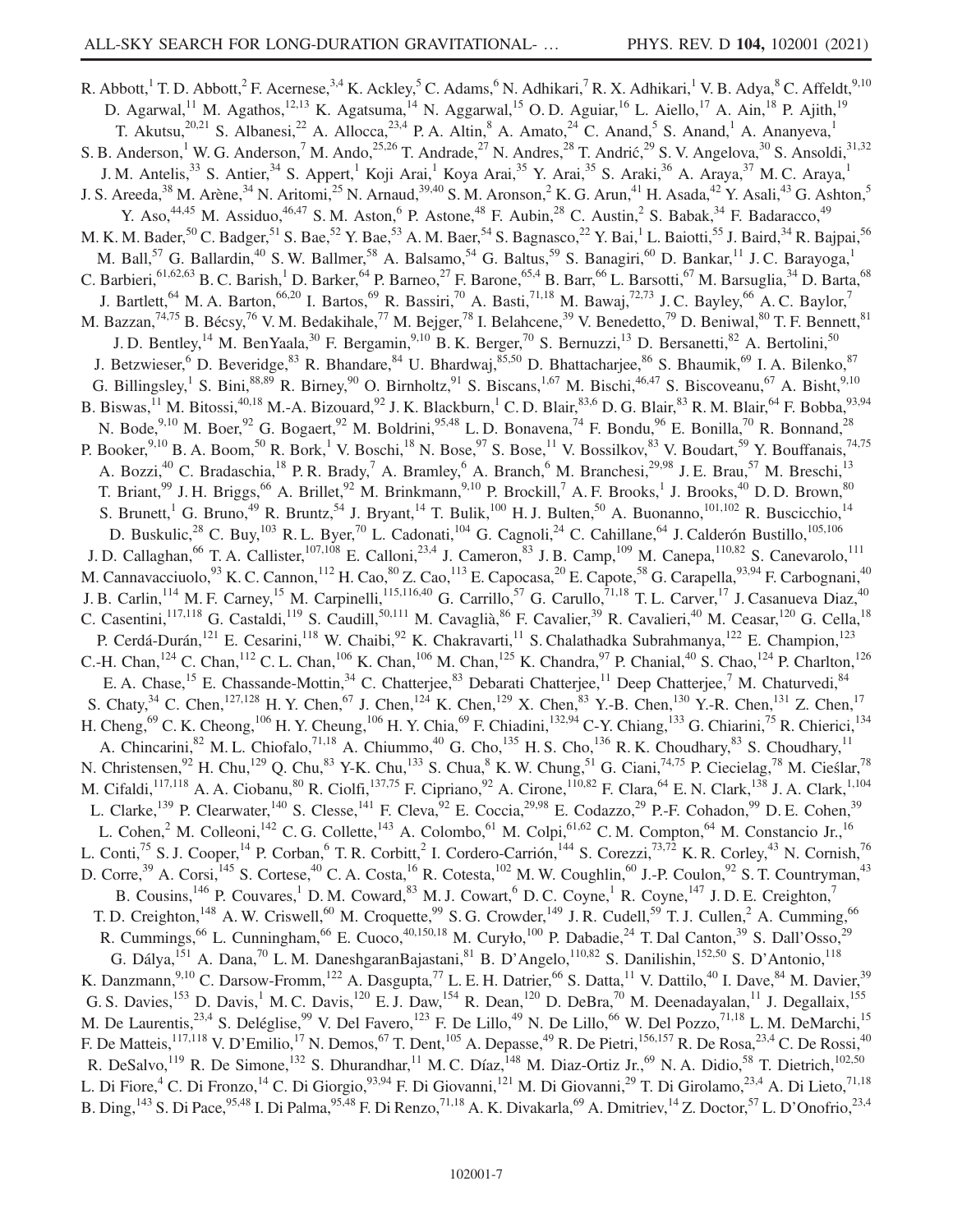F. Donovan,<sup>67</sup> K. L. Dooley,<sup>17</sup> S. Doravari,<sup>11</sup> I. Dorrington,<sup>17</sup> M. Drago,<sup>95,48</sup> J. C. Driggers,<sup>64</sup> Y. Drori,<sup>1</sup> J.-G. Ducoin,<sup>39</sup> P. Dupej,<sup>66</sup> O. Durante,<sup>93,94</sup> D. D'Urso,<sup>115,116</sup> P.-A. Duverne,<sup>39</sup> S. E. Dwyer,<sup>64</sup> C. Eassa,<sup>64</sup> P. J. Easter,<sup>5</sup> M. Ebersold,<sup>158</sup> T. Eckhardt,<sup>122</sup> G. Eddolls,<sup>66</sup> B. Edelman,<sup>57</sup> T. B. Edo,<sup>1</sup> O. Edy,<sup>153</sup> A. Effler,<sup>6</sup> S. Eguchi,<sup>125</sup> J. Eichholz,<sup>8</sup> S. S. Eikenberry,<sup>69</sup> M. Eisenmann,<sup>28</sup> R. A. Eisenstein,<sup>67</sup> A. Ejlli,<sup>17</sup> E. Engelby,<sup>38</sup> Y. Enomoto,<sup>25</sup> L. Errico,<sup>23,4</sup> R. C. Essick,<sup>159</sup> H. Estellés,<sup>142</sup> D. Estevez,  $^{160}$  Z. Etienne,  $^{161}$  T. Etzel,  $^1$  M. Evans,  $^{67}$  T. M. Evans,  $^6$  B. E. Ewing,  $^{146}$  V. Fafone,  $^{117,118,29}$  H. Fair,  $^{58}$  S. Fairhurst,  $^{17}$ A. M. Farah,  $^{159}$  S. Farinon,  $^{82}$  B. Farr,  $^{57}$  W. M. Farr,  $^{107,108}$  N. W. Farrow,  $^5$  E. J. Fauchon-Jones,  $^{17}$  G. Favaro,  $^{74}$  M. Favata,  $^{162}$ M. Fays,<sup>59</sup> M. Fazio,<sup>163</sup> J. Feicht,<sup>1</sup> M. M. Fejer,<sup>70</sup> E. Fenyvesi,<sup>68,164</sup> D. L. Ferguson,<sup>165</sup> A. Fernandez-Galiana,<sup>67</sup> I. Ferrante,<sup>71,18</sup> T. A. Ferreira,<sup>16</sup> F. Fidecaro,<sup>71,18</sup> P. Figura,<sup>100</sup> I. Fiori,<sup>40</sup> M. Fishbach,<sup>15</sup> R. P. Fisher,<sup>54</sup> R. Fittipaldi,<sup>166,94</sup> V. Fiumara,  $^{167,94}$  R. Flaminio,  $^{28,20}$  E. Floden,  $^{60}$  H. Fong,  $^{112}$  J. A. Font,  $^{121,168}$  B. Fornal,  $^{169}$  P. W. F. Forsyth,  $^8$  A. Franke,  $^{122}$ S. Frasca,  $95,48$  F. Frasconi,  $18$  C. Frederick,  $170$  J. P. Freed,  $33$  Z. Frei,  $151$  A. Freise,  $171$  R. Frey,  $57$  P. Fritschel,  $67$  V. V. Frolov,  $6$ G. G. Fronzé,<sup>22</sup> Y. Fujii,<sup>172</sup> Y. Fujikawa,<sup>173</sup> M. Fukunaga,<sup>35</sup> M. Fukushima,<sup>21</sup> P. Fulda,<sup>69</sup> M. Fyffe,<sup>6</sup> H. A. Gabbard,<sup>66</sup> B. U. Gadre,  $^{102}$  J. R. Gair,  $^{102}$  J. Gais,  $^{106}$  S. Galaudage,  $^5$  R. Gamba,  $^{13}$  D. Ganapathy,  $^{67}$  A. Ganguly,  $^{19}$  D. Gao,  $^{174}$ S. G. Gaonkar, <sup>11</sup> B. Garaventa, <sup>82,110</sup> C. García-Núñez, <sup>90</sup> C. García-Quirós, <sup>142</sup> F. Garufi, <sup>23,4</sup> B. Gateley, <sup>64</sup> S. Gaudio, <sup>33</sup> V. Gayathri,<sup>69</sup> G.-G. Ge, <sup>174</sup> G. Gemme, <sup>82</sup> A. Gennai, <sup>18</sup> J. George, <sup>84</sup> O. Gerberding, <sup>122</sup> L. Gergely, <sup>175</sup> P. Gewecke, <sup>122</sup> S. Ghonge,<sup>104</sup> Abhirup Ghosh,<sup>102</sup> Archisman Ghosh,<sup>176</sup> Shaon Ghosh,<sup>7,162</sup> Shrobana Ghosh,<sup>17</sup> B. Giacomazzo,<sup>61,62,63</sup> L. Giacoppo,  $95,48$  J. A. Giaime,  $2,6$  K. D. Giardina,  $6$  D. R. Gibson,  $90$  C. Gier,  $30$  M. Giesler,  $177$  P. Giri,  $18,71$  F. Gissi,  $79$ J. Glanzer,<sup>2</sup> A. E. Gleckl,<sup>38</sup> P. Godwin,<sup>146</sup> E. Goetz,<sup>178</sup> R. Goetz,<sup>69</sup> N. Gohlke,<sup>9,10</sup> B. Goncharov,<sup>5,29</sup> G. González,<sup>2</sup> A. Gopakumar,<sup>179</sup> M. Gosselin,<sup>40</sup> R. Gouaty,<sup>28</sup> D. W. Gould,<sup>8</sup> B. Grace,<sup>8</sup> A. Grado,<sup>180,4</sup> M. Granata,<sup>155</sup> V. Granata,<sup>93</sup> A. Grant,  $^{66}$  S. Gras,  $^{67}$  P. Grassia,  $^{1}$  C. Gray,  $^{64}$  R. Gray,  $^{66}$  G. Greco,  $^{72}$  A. C. Green,  $^{69}$  R. Green,  $^{17}$  A. M. Gretarsson,  $^{33}$ E. M. Gretarsson,<sup>33</sup> D. Griffith,<sup>1</sup> W. Griffiths,<sup>17</sup> H. L. Griggs,<sup>104</sup> G. Grignani,<sup>73,72</sup> A. Grimaldi,<sup>88,89</sup> S. J. Grimm,<sup>29,98</sup> H. Grote,  $^{17}$  S. Grunewald,  $^{102}$  P. Gruning,  $^{39}$  D. Guerra,  $^{121}$  G. M. Guidi,  $^{46,47}$  A. R. Guimaraes,  $^{2}$  G. Guixé,  $^{27}$  H. K. Gulati,  $^{77}$ H.-K. Guo,<sup>169</sup> Y. Guo,<sup>50</sup> Anchal Gupta,<sup>1</sup> Anuradha Gupta,<sup>181</sup> P. Gupta,<sup>50,111</sup> E.K. Gustafson,<sup>1</sup> R. Gustafson,<sup>182</sup> F. Guzman,  $^{183}$  S. Ha,  $^{184}$  L. Haegel,  $^{34}$  A. Hagiwara,  $^{35,185}$  S. Haino,  $^{133}$  O. Halim,  $^{32,186}$  E. D. Hall,  $^{67}$  E. Z. Hamilton,  $^{158}$ G. Hammond,  $^{66}$  W.-B. Han,  $^{187}$  M. Haney,  $^{158}$  J. Hanks,  $^{64}$  C. Hanna,  $^{146}$  M. D. Hannam,  $^{17}$  O. Hannuksela,  $^{111,50}$  H. Hansen,  $^{64}$ T. J. Hansen,<sup>33</sup> J. Hanson,<sup>6</sup> T. Harder,<sup>92</sup> T. Hardwick,<sup>2</sup> K. Haris,<sup>50,111</sup> J. Harms,<sup>29,98</sup> G. M. Harry,<sup>188</sup> I. W. Harry,<sup>153</sup> D. Hartwig,<sup>122</sup> K. Hasegawa,<sup>35</sup> B. Haskell,<sup>78</sup> R. K. Hasskew,<sup>6</sup> C.-J. Haster,<sup>67</sup> K. Hattori,<sup>189</sup> K. Haughian,<sup>66</sup> H. Hayakawa,<sup>190</sup> K. Hayama,<sup>125</sup> F. J. Hayes,<sup>66</sup> J. Healy,<sup>123</sup> A. Heidmann,<sup>99</sup> A. Heidt,<sup>9,10</sup> M. C. Heintze,<sup>6</sup> J. Heinze,<sup>9,10</sup> J. Heinzel,<sup>191</sup> H. Heitmann,  $92$  F. Hellman,  $192$  P. Hello,  $39$  A. F. Helmling-Cornell,  $57$  G. Hemming,  $40$  M. Hendry,  $66$  I. S. Heng,  $66$  E. Hennes,  $50$ J. Hennig,<sup>193</sup> M. H. Hennig,<sup>193</sup> A. G. Hernandez,<sup>81</sup> F. Hernandez Vivanco, M. Heurs,<sup>9,10</sup> S. Hild,<sup>152,50</sup> P. Hill,<sup>30</sup> Y. Himemoto,<sup>194</sup> A. S. Hines,<sup>183</sup> Y. Hiranuma,<sup>195</sup> N. Hirata,<sup>20</sup> E. Hirose,<sup>35</sup> S. Hochheim,<sup>9,10</sup> D. Hofman,<sup>155</sup> J. N. Hohmann,<sup>122</sup> D. G. Holcomb,<sup>120</sup> N. A. Holland,<sup>8</sup> I. J. Hollows,<sup>154</sup> Z. J. Holmes,<sup>80</sup> K. Holt,<sup>6</sup> D. E. Holz,<sup>159</sup> Z. Hong,<sup>196</sup> P. Hopkins,<sup>17</sup> J. Hough,<sup>66</sup> S. Hourihane,<sup>130</sup> E. J. Howell,<sup>83</sup> C. G. Hoy,<sup>17</sup> D. Hoyland,<sup>14</sup> A. Hreibi,<sup>9,10</sup> B-H. Hsieh,<sup>35</sup> Y. Hsu,<sup>124</sup> G-Z. Huang, <sup>196</sup> H-Y. Huang, <sup>133</sup> P. Huang, <sup>174</sup> Y-C. Huang, <sup>131</sup> Y.-J. Huang, <sup>133</sup> Y. Huang, <sup>67</sup> M. T. Hübner, <sup>5</sup> A. D. Huddart, <sup>139</sup> B. Hughey,  $33$  D. C. Y. Hui,  $197$  V. Hui,  $28$  S. Husa,  $142$  S. H. Huttner,  $66$  R. Huxford,  $146$  T. Huynh-Dinh,  $6$  S. Ide,  $198$ B. Idzkowski,<sup>100</sup> A. Iess,<sup>117,118</sup> B. Ikenoue,<sup>21</sup> S. Imam,<sup>196</sup> K. Inayoshi,<sup>199</sup> C. Ingram,<sup>80</sup> Y. Inoue,<sup>129</sup> K. Ioka,<sup>200</sup> M. Isi,<sup>67</sup> K. Isleif,<sup>122</sup> K. Ito,<sup>201</sup> Y. Itoh,<sup>202,203</sup> B. R. Iyer,<sup>19</sup> K. Izumi,<sup>204</sup> V. JaberianHamedan,<sup>83</sup> T. Jacqmin,<sup>99</sup> S. J. Jadhav,<sup>205</sup> S. P. Jadhav, <sup>11</sup> A. L. James, <sup>17</sup> A. Z. Jan, <sup>123</sup> K. Jani, <sup>206</sup> J. Janquart, <sup>111,50</sup> K. Janssens, <sup>207,92</sup> N. N. Janthalur, <sup>205</sup> P. Jaranowski, <sup>208</sup> D. Jariwala,<sup>69</sup> R. Jaume,<sup>142</sup> A. C. Jenkins,<sup>51</sup> K. Jenner,<sup>80</sup> C. Jeon,<sup>209</sup> M. Jeunon,<sup>60</sup> W. Jia,<sup>67</sup> H.-B. Jin,<sup>210,211</sup> G. R. Johns,<sup>54</sup> A. W. Jones,  $83$  D. I. Jones,  $212$  J. D. Jones,  $64$  P. Jones,  $14$  R. Jones,  $66$  R. J. G. Jonker,  $50$  L. Ju,  $83$  P. Jung,  $53$  K. Jung,  $184$ J. Junker,<sup>9,10</sup> V. Juste,<sup>160</sup> K. Kaihotsu,<sup>201</sup> T. Kajita,<sup>213</sup> M. Kakizaki,<sup>189</sup> C. V. Kalaghatgi,<sup>17,111</sup> V. Kalogera,<sup>15</sup> B. Kamai,<sup>1</sup> M. Kamiizumi,<sup>190</sup> N. Kanda,<sup>202,203</sup> S. Kandhasamy,<sup>11</sup> G. Kang,<sup>214</sup> J. B. Kanner,<sup>1</sup> Y. Kao,<sup>124</sup> S. J. Kapadia,<sup>19</sup> D. P. Kapasi,<sup>8</sup> S. Karat,<sup>1</sup> C. Karathanasis,<sup>215</sup> S. Karki,<sup>86</sup> R. Kashyap,<sup>146</sup> M. Kasprzack,<sup>1</sup> W. Kastaun,<sup>9,10</sup> S. Katsanevas,<sup>40</sup> E. Katsavounidis,<sup>67</sup> W. Katzman,<sup>6</sup> T. Kaur,<sup>83</sup> K. Kawabe,<sup>64</sup> K. Kawaguchi,<sup>35</sup> N. Kawai,<sup>216</sup> T. Kawasaki,<sup>25</sup> F. Kéfélian,<sup>92</sup> D. Keitel,<sup>142</sup> J. S. Key,<sup>217</sup> S. Khadka,<sup>70</sup> F. Y. Khalili,<sup>87</sup> S. Khan,<sup>17</sup> E. A. Khazanov,<sup>218</sup> N. Khetan,<sup>29,98</sup> M. Khursheed,<sup>84</sup> N. Kijbunchoo,<sup>8</sup> C. Kim,<sup>219</sup> J. C. Kim,<sup>220</sup> J. Kim,<sup>221</sup> K. Kim,<sup>222</sup> W. S. Kim,<sup>223</sup> Y.-M. Kim,<sup>224</sup> C. Kimball,<sup>15</sup> N. Kimura,<sup>185</sup> M. Kinley-Hanlon, <sup>66</sup> R. Kirchhoff, <sup>9,10</sup> J. S. Kissel, <sup>64</sup> N. Kita, <sup>25</sup> H. Kitazawa, <sup>201</sup> L. Kleybolte, <sup>122</sup> S. Klimenko, <sup>69</sup> A. M. Knee,<sup>178</sup> T. D. Knowles,<sup>161</sup> E. Knyazev,<sup>67</sup> P. Koch,<sup>9,10</sup> G. Koekoek,<sup>50,152</sup> Y. Kojima,<sup>225</sup> K. Kokeyama,<sup>226</sup> S. Koley,<sup>29</sup> P. Kolitsidou,<sup>17</sup> M. Kolstein,<sup>215</sup> K. Komori,<sup>67,25</sup> V. Kondrashov,<sup>1</sup> A. K. H. Kong,<sup>227</sup> A. Kontos,<sup>228</sup> N. Koper,<sup>9,10</sup> M. Korobko,<sup>122</sup> K. Kotake,<sup>125</sup> M. Kovalam,<sup>83</sup> D. B. Kozak,<sup>1</sup> C. Kozakai,<sup>44</sup> R. Kozu,<sup>190</sup> V. Kringel,<sup>9,10</sup> N. V. Krishnendu,<sup>9,10</sup>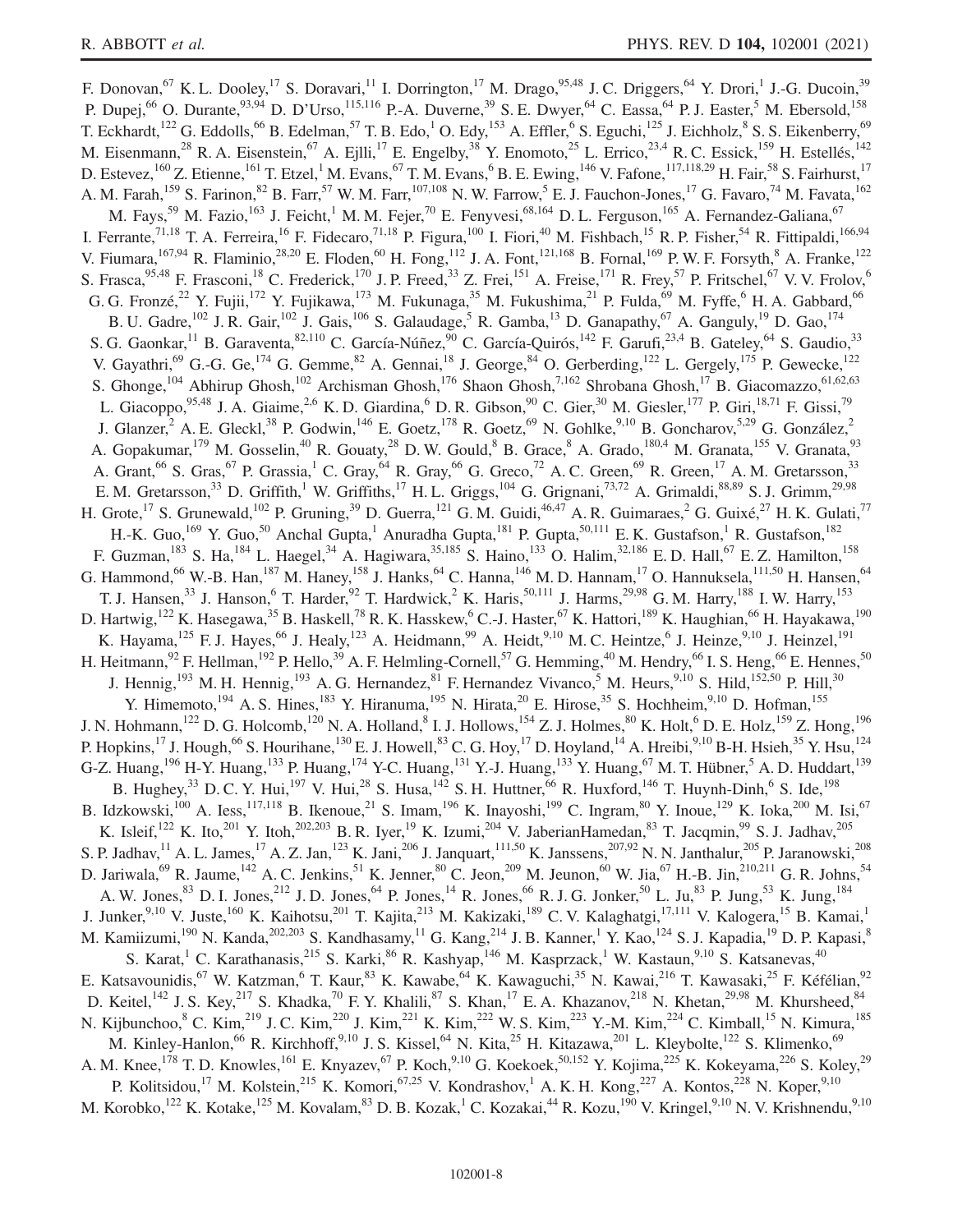<span id="page-8-0"></span>A. Królak,<sup>229,230</sup> G. Kuehn,<sup>9,10</sup> F. Kuei,<sup>124</sup> P. Kuijer,<sup>50</sup> A. Kumar,<sup>205</sup> P. Kumar,<sup>177</sup> Rahul Kumar,<sup>64</sup> Rakesh Kumar,<sup>77</sup> J. Kume,<sup>26</sup> K. Kuns,<sup>67</sup> C. Kuo,<sup>129</sup> H-S. Kuo,<sup>196</sup> Y. Kuromiya,<sup>201</sup> S. Kuroyanagi,<sup>231,232</sup> K. Kusayanagi,<sup>216</sup> S. Kuwahara,<sup>112</sup> K. Kwak,<sup>184</sup> P. Lagabbe,<sup>28</sup> D. Laghi,<sup>71,18</sup> E. Lalande,<sup>233</sup> T. L. Lam,<sup>106</sup> A. Lamberts,<sup>92,234</sup> M. Landry,<sup>64</sup> B. B. Lane,<sup>67</sup> R. N. Lang,<sup>67</sup> J. Lange,<sup>165</sup> B. Lantz,<sup>70</sup> I. La Rosa,<sup>28</sup> A. Lartaux-Vollard,<sup>39</sup> P. D. Lasky,<sup>5</sup> M. Laxen,<sup>6</sup> A. Lazzarini,<sup>1</sup> C. Lazzaro,<sup>74,75</sup> P. Leaci,<sup>95,48</sup> S. Leavey,<sup>9,10</sup> Y. K. Lecoeuche,<sup>178</sup> H. K. Lee,<sup>235</sup> H. M. Lee,<sup>135</sup> H. W. Lee,<sup>220</sup> J. Lee,<sup>135</sup> K. Lee,<sup>236</sup> R. Lee,<sup>131</sup> J. Lehmann,<sup>9,10</sup> A. Lemaître,<sup>237</sup> M. Leonardi,<sup>20</sup> N. Leroy,<sup>39</sup> N. Letendre,<sup>28</sup> C. Levesque,<sup>233</sup> Y. Levin,<sup>5</sup> J. N. Leviton,<sup>182</sup> K. Leyde,<sup>34</sup> A. K. Y. Li,<sup>1</sup> B. Li,<sup>124</sup> J. Li,<sup>15</sup> K. L. Li,<sup>238</sup> T. G. F. Li,<sup>106</sup> X. Li,<sup>130</sup> C-Y. Lin,<sup>239</sup> F-K. Lin,<sup>133</sup> F-L. Lin,<sup>196</sup> H. L. Lin,<sup>129</sup> L. C.-C. Lin,<sup>184</sup> F. Linde,<sup>240,50</sup> S. D. Linker,<sup>81</sup> J. N. Linley,<sup>66</sup> T. B. Littenberg,<sup>241</sup> G. C. Liu,<sup>127</sup> J. Liu, $^{9,10}$  K. Liu, $^{124}$  X. Liu, $^7$  F. Llamas, $^{148}$  M. Llorens-Monteagudo, $^{121}$  R. K. L. Lo, $^1$  A. Lockwood, $^{242}$  L. T. London, $^{67}$ A. Longo,<sup>243,244</sup> D. Lopez,<sup>158</sup> M. Lopez Portilla,<sup>111</sup> M. Lorenzini,<sup>117,118</sup> V. Loriette,<sup>245</sup> M. Lormand,<sup>6</sup> G. Losurdo,<sup>18</sup> T. P. Lott,<sup>104</sup> J. D. Lough,<sup>9,10</sup> C. O. Lousto,<sup>123</sup> G. Lovelace,<sup>38</sup> J. F. Lucaccioni,<sup>170</sup> H. Lück,<sup>9,10</sup> D. Lumaca,<sup>117,118</sup> A. P. Lundgren,<sup>153</sup> L.-W. Luo,<sup>133</sup> J. E. Lynam,<sup>54</sup> R. Macas,<sup>153</sup> M. MacInnis,<sup>67</sup> D. M. Macleod,<sup>17</sup> I. A. O. MacMillan,<sup>1</sup> A. Macquet,<sup>92</sup> I. Magaña Hernandez,<sup>7</sup> C. Magazzù,<sup>18</sup> R. M. Magee,<sup>1</sup> R. Maggiore,<sup>14</sup> M. Magnozzi,<sup>82,110</sup> S. Mahesh,<sup>161</sup> E. Majorana, <sup>95,48</sup> C. Makarem,<sup>1</sup> I. Maksimovic, <sup>245</sup> S. Maliakal,<sup>1</sup> A. Malik, <sup>84</sup> N. Man, <sup>92</sup> V. Mandic, <sup>60</sup> V. Mangano, <sup>95,48</sup> J. L. Mango,<sup>246</sup> G. L. Mansell,<sup>64,67</sup> M. Manske,<sup>7</sup> M. Mantovani,<sup>40</sup> M. Mapelli,<sup>74,75</sup> F. Marchesoni,<sup>247,72,248</sup> M. Marchio,<sup>20</sup> F. Marion,<sup>28</sup> Z. Mark,<sup>130</sup> S. Márka,<sup>43</sup> Z. Márka,<sup>43</sup> C. Markakis,<sup>12</sup> A. S. Markosyan,<sup>70</sup> A. Markowitz,<sup>1</sup> E. Maros,<sup>1</sup> A. Marquina,<sup>144</sup> S. Marsat,<sup>34</sup> F. Martelli,<sup>46,47</sup> I. W. Martin,<sup>66</sup> R. M. Martin,<sup>162</sup> M. Martinez,<sup>215</sup> V. A. Martinez,<sup>69</sup> V. Martinez,<sup>24</sup> K. Martinovic,<sup>51</sup> D. V. Martynov,<sup>14</sup> E. J. Marx,<sup>67</sup> H. Masalehdan,<sup>122</sup> K. Mason,<sup>67</sup> E. Massera,<sup>154</sup> A. Masserot,<sup>28</sup> T. J. Massinger,<sup>67</sup> M. Masso-Reid,<sup>66</sup> S. Mastrogiovanni,<sup>34</sup> A. Matas,<sup>102</sup> M. Mateu-Lucena,<sup>142</sup> F. Matichard,<sup>1,67</sup> M. Matiushechkina,<sup>9,10</sup> N. Mavalvala,<sup>67</sup> J. J. McCann,<sup>83</sup> R. McCarthy,<sup>64</sup> D. E. McClelland,<sup>8</sup> P. K. McClincy,<sup>146</sup> S. McCormick,<sup>6</sup> L. McCuller,<sup>67</sup> G. I. McGhee,<sup>66</sup> S. C. McGuire,<sup>249</sup> C. McIsaac,<sup>153</sup> J. McIver,<sup>178</sup> T. McRae, S. T. McWilliams,<sup>161</sup> D. Meacher,<sup>7</sup> M. Mehmet,<sup>9,10</sup> A. K. Mehta,<sup>102</sup> Q. Meijer,<sup>111</sup> A. Melatos,<sup>114</sup> D. A. Melchor,<sup>38</sup> G. Mendell,<sup>64</sup> A. Menendez-Vazquez,<sup>215</sup> C. S. Menoni,<sup>163</sup> R. A. Mercer,<sup>7</sup> L. Mereni,<sup>155</sup> K. Merfeld,<sup>57</sup> E. L. Merilh,<sup>6</sup> J. D. Merritt,<sup>57</sup> M. Merzougui,<sup>92</sup> S. Meshkov,<sup>1,[†](#page-16-0)</sup> C. Messenger,<sup>66</sup> C. Messick,<sup>165</sup> P. M. Meyers,<sup>114</sup> F. Meylahn,  $9,10$  A. Mhaske,  $^{11}$  A. Miani,  $88,89$  H. Miao,  $^{14}$  I. Michaloliakos,  $^{69}$  C. Michel,  $^{155}$  Y. Michimura,  $^{25}$  H. Middleton,  $^{114}$ L. Milano,<sup>23</sup> A. L. Miller,<sup>49</sup> A. Miller,<sup>81</sup> B. Miller,<sup>85,50</sup> M. Millhouse,<sup>114</sup> J. C. Mills,<sup>17</sup> E. Milotti,<sup>186,32</sup> O. Minazzoli,<sup>92,250</sup> Y. Minenkov,<sup>118</sup> N. Mio,<sup>251</sup> Ll. M. Mir,<sup>215</sup> M. Miravet-Tenés,<sup>121</sup> C. Mishra,<sup>252</sup> T. Mishra,<sup>69</sup> T. Mistry,<sup>154</sup> S. Mitra,<sup>11</sup> V. P. Mitrofanov, <sup>87</sup> G. Mitselmakher, <sup>69</sup> R. Mittleman, <sup>67</sup> O. Miyakawa, <sup>190</sup> A. Miyamoto, <sup>202</sup> Y. Miyazaki, <sup>25</sup> K. Miyo, <sup>190</sup> S. Miyoki,<sup>190</sup> Geoffrey Mo,<sup>67</sup> E. Moguel,<sup>170</sup> K. Mogushi,<sup>86</sup> S. R. P. Mohapatra,<sup>67</sup> S. R. Mohite,<sup>7</sup> I. Molina,<sup>38</sup> M. Molina-Ruiz,<sup>192</sup> M. Mondin,<sup>81</sup> M. Montani,<sup>46,47</sup> C. J. Moore,<sup>14</sup> D. Moraru,<sup>64</sup> F. Morawski,<sup>78</sup> A. More,<sup>11</sup> C. Moreno,<sup>33</sup> G. Moreno,  $^{64}$  Y. Mori,  $^{201}$  S. Morisaki,  $^7$  Y. Moriwaki,  $^{189}$  B. Mours,  $^{160}$  C. M. Mow-Lowry,  $^{14,171}$  S. Mozzon,  $^{153}$ F. Muciaccia,<sup>95,48</sup> Arunava Mukherjee,<sup>253</sup> D. Mukherjee,<sup>146</sup> Soma Mukherjee,<sup>148</sup> Subroto Mukherjee,<sup>77</sup> Suvodip Mukherjee,<sup>85</sup> N. Mukund,<sup>9,10</sup> A. Mullavey,<sup>6</sup> J. Munch,<sup>80</sup> E. A. Muñiz,<sup>58</sup> P. G. Murray,<sup>66</sup> R. Musenich,<sup>82,110</sup> S. Muusse, <sup>80</sup> S. L. Nadji, <sup>9,10</sup> K. Nagano, <sup>204</sup> S. Nagano, <sup>254</sup> A. Nagar, <sup>22,255</sup> K. Nakamura, <sup>20</sup> H. Nakano, <sup>256</sup> M. Nakano,<sup>35</sup> R. Nakashima,<sup>216</sup> Y. Nakayama,<sup>201</sup> V. Napolano,<sup>40</sup> I. Nardecchia,<sup>117,118</sup> T. Narikawa,<sup>35</sup> L. Naticchioni,<sup>48</sup> B. Nayak,<sup>81</sup> R. K. Nayak,<sup>257</sup> R. Negishi,<sup>195</sup> B. F. Neil,<sup>83</sup> J. Neilson,<sup>79,94</sup> G. Nelemans,<sup>258</sup> T. J. N. Nelson,<sup>6</sup> M. Nery,<sup>9,10</sup> P. Neubauer,<sup>170</sup> A. Neunzert,<sup>217</sup> K. Y. Ng,<sup>67</sup> S. W. S. Ng,<sup>80</sup> C. Nguyen,<sup>34</sup> P. Nguyen,<sup>57</sup> T. Nguyen,<sup>67</sup> L. Nguyen Quynh,<sup>259</sup> W.-T. Ni,<sup>210,174,131</sup> S. A. Nichols,<sup>2</sup> A. Nishizawa,<sup>26</sup> S. Nissanke,<sup>85,50</sup> E. Nitoglia,<sup>134</sup> F. Nocera,<sup>40</sup> M. Norman,<sup>17</sup> C. North,<sup>17</sup> S. Nozaki,<sup>189</sup> L. K. Nuttall,<sup>153</sup> J. Oberling,<sup>64</sup> B. D. O'Brien,<sup>69</sup> Y. Obuchi,<sup>21</sup> J. O'Dell,<sup>139</sup> E. Oelker,<sup>66</sup> W. Ogaki,<sup>35</sup> G. Oganesyan,<sup>29,98</sup> J. J. Oh,<sup>223</sup> K. Oh,<sup>197</sup> S. H. Oh,<sup>223</sup> M. Ohashi,<sup>190</sup> N. Ohishi,<sup>44</sup> M. Ohkawa,<sup>173</sup> F. Ohme,<sup>9,10</sup> H. Ohta,<sup>112</sup> M. A. Okada,<sup>16</sup> Y. Okutani,<sup>198</sup> K. Okutomi,<sup>190</sup> C. Olivetto,<sup>40</sup> K. Oohara,<sup>195</sup> C. Ooi,<sup>25</sup> R. Oram,<sup>6</sup> B. O'Reilly,<sup>6</sup> R. G. Ormiston,<sup>60</sup> N. D. Ormsby,<sup>54</sup> L. F. Ortega,<sup>69</sup> R. O'Shaughnessy,<sup>123</sup> E. O'Shea,<sup>177</sup> S. Oshino,<sup>190</sup> S. Ossokine,<sup>102</sup> C. Osthelder,<sup>1</sup> S. Otabe,<sup>216</sup> D. J. Ottaway,<sup>80</sup> H. Overmier,<sup>6</sup> A. E. Pace,<sup>146</sup> G. Pagano,<sup>71,18</sup> M. A. Page,<sup>83</sup> G. Pagliaroli,<sup>29,98</sup> A. Pai,<sup>97</sup> S. A. Pai,  $84$  J. R. Palamos,  $57$  O. Palashov,  $218$  C. Palomba,  $48$  H. Pan,  $124$  K. Pan,  $131,227$  P. K. Panda,  $205$  H. Pang,  $129$ P. T. H. Pang,<sup>50,111</sup> C. Pankow,<sup>15</sup> F. Pannarale,<sup>95,48</sup> B. C. Pant,<sup>84</sup> F. H. Panther,<sup>83</sup> F. Paoletti,<sup>18</sup> A. Paoli,<sup>40</sup> A. Paolone,<sup>48,260</sup> A. Parisi,<sup>127</sup> H. Park,<sup>7</sup> J. Park,<sup>261</sup> W. Parker,<sup>6,249</sup> D. Pascucci,<sup>50</sup> A. Pasqualetti,<sup>40</sup> R. Passaquieti,<sup>71,18</sup> D. Passuello,<sup>18</sup> M. Patel,<sup>54</sup> M. Pathak,<sup>80</sup> B. Patricelli,<sup>40,18</sup> A. S. Patron,<sup>2</sup> S. Patrone,<sup>95,48</sup> S. Paul,<sup>57</sup> E. Payne,<sup>5</sup> M. Pedraza,<sup>1</sup> M. Pegoraro,<sup>75</sup> A. Pele, <sup>6</sup> F. E. Peña Arellano, <sup>190</sup> S. Penn, <sup>262</sup> A. Perego, <sup>88,89</sup> A. Pereira, <sup>24</sup> T. Pereira, <sup>263</sup> C. J. Perez, <sup>64</sup> C. Périgois, <sup>28</sup> C. C. Perkins,  $^{69}$  A. Perreca,  $^{88,89}$  S. Perriès,  $^{134}$  J. Petermann,  $^{122}$  D. Petterson,  $^{1}$  H. P. Pfeiffer,  $^{102}$  K. A. Pham,  $^{60}$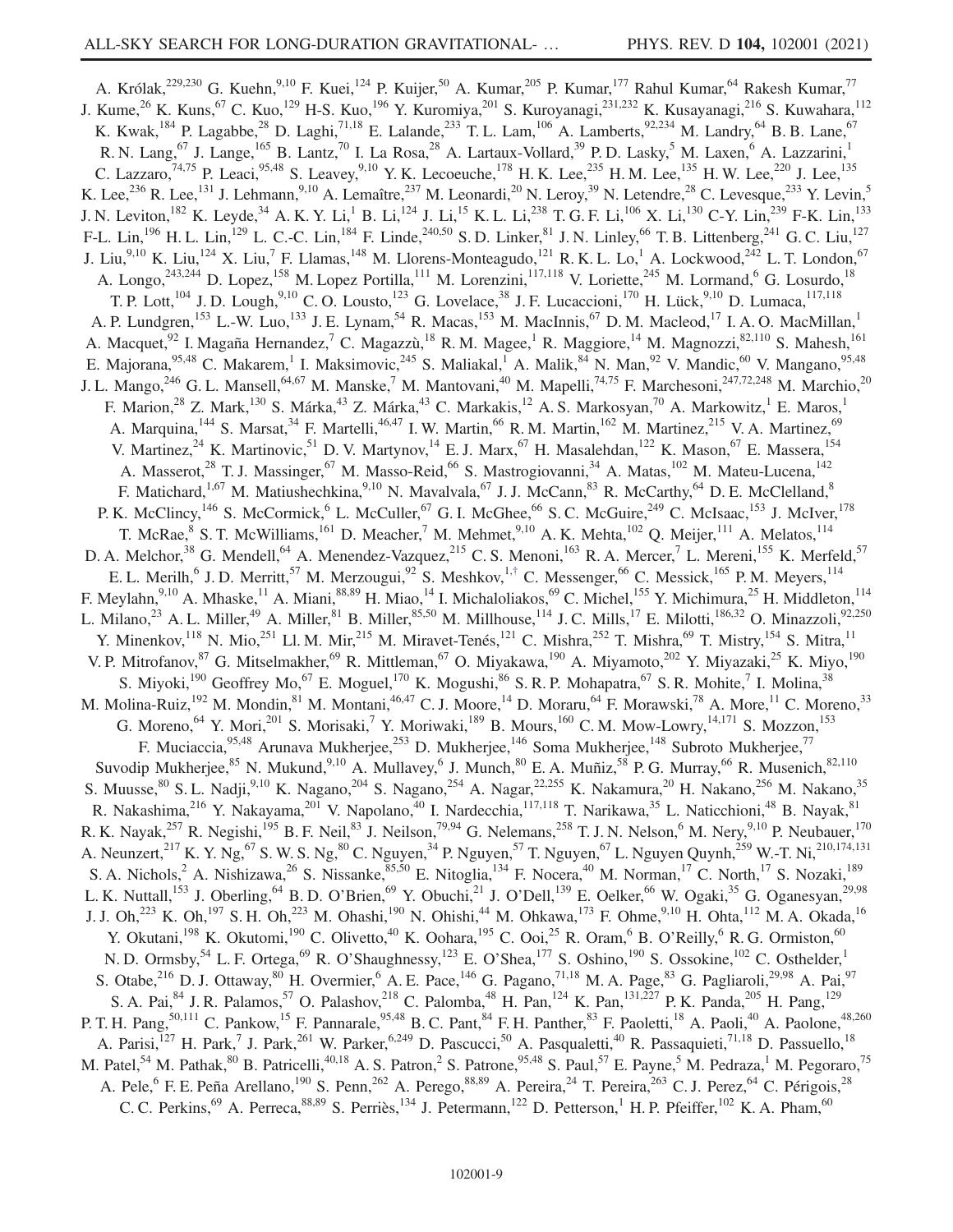K. S. Phukon,<sup>50,240</sup> O. J. Piccinni,<sup>48</sup> M. Pichot,<sup>92</sup> M. Piendibene,<sup>71,18</sup> F. Piergiovanni,<sup>46,47</sup> L. Pierini,<sup>95,48</sup> V. Pierro,<sup>79,94</sup> G. Pillant,<sup>40</sup> M. Pillas,<sup>39</sup> F. Pilo,<sup>18</sup> L. Pinard,<sup>155</sup> I. M. Pinto,<sup>79,94,264</sup> M. Pinto,<sup>40</sup> K. Piotrzkowski,<sup>49</sup> M. Pirello,<sup>64</sup> M. D. Pitkin,<sup>265</sup> E. Placidi,<sup>95,48</sup> L. Planas,<sup>142</sup> W. Plastino,<sup>243,244</sup> C. Pluchar,<sup>138</sup> R. Poggiani,<sup>71,18</sup> E. Polini,<sup>28</sup> D. Y. T. Pong,<sup>106</sup> S. Ponrathnam,<sup>11</sup> P. Popolizio,<sup>40</sup> E. K. Porter,<sup>34</sup> R. Poulton,<sup>40</sup> J. Powell,<sup>140</sup> M. Pracchia,<sup>28</sup> T. Pradier,<sup>160</sup> A. K. Prajapati,<sup>77</sup> K. Prasai,<sup>70</sup> R. Prasanna,<sup>205</sup> G. Pratten,<sup>14</sup> M. Principe,<sup>79,264,94</sup> G. A. Prodi,<sup>266,89</sup> L. Prokhorov,<sup>14</sup> P. Prosposito,<sup>117,118</sup> L. Prudenzi,<sup>102</sup> A. Puecher,<sup>50,111</sup> M. Punturo,<sup>72</sup> F. Puosi,<sup>18,71</sup> P. Puppo,<sup>48</sup> M. Pürrer,<sup>102</sup> H. Qi,<sup>17</sup> V. Quetschke,<sup>148</sup> R. Quitzow-James, <sup>86</sup> F. J. Raab, <sup>64</sup> G. Raaijmakers, <sup>85,50</sup> H. Radkins, <sup>64</sup> N. Radulesco, <sup>92</sup> P. Raffai, <sup>151</sup> S. X. Rail, <sup>233</sup> S. Raja, <sup>84</sup> C. Rajan,<sup>84</sup> K. E. Ramirez,<sup>6</sup> T. D. Ramirez,<sup>38</sup> A. Ramos-Buades,<sup>102</sup> J. Rana,<sup>146</sup> P. Rapagnani,<sup>95,48</sup> U. D. Rapol,<sup>267</sup> A. Ray,<sup>7</sup> V. Raymond,<sup>17</sup> N. Raza,<sup>178</sup> M. Razzano,<sup>71,18</sup> J. Read,<sup>38</sup> L. A. Rees,<sup>188</sup> T. Regimbau,<sup>28</sup> L. Rei,<sup>82</sup> S. Reid,<sup>30</sup> S. W. Reid,<sup>54</sup> D. H. Reitze,<sup>1,69</sup> P. Relton,<sup>17</sup> A. Renzini,<sup>1</sup> P. Rettegno,<sup>268,22</sup> M. Rezac,<sup>38</sup> F. Ricci,<sup>95,48</sup> D. Richards,<sup>139</sup> J. W. Richardson,<sup>1</sup> L. Richardson,<sup>183</sup> G. Riemenschneider,<sup>268,22</sup> K. Riles,<sup>182</sup> S. Rinaldi,<sup>18,71</sup> K. Rink,<sup>178</sup> M. Rizzo,<sup>15</sup> N. A. Robertson,<sup>1,66</sup> R. Robie,<sup>1</sup> F. Robinet,<sup>39</sup> A. Rocchi,<sup>118</sup> S. Rodriguez,<sup>38</sup> L. Rolland,<sup>28</sup> J. G. Rollins,<sup>1</sup> M. Romanelli,<sup>96</sup> R. Romano,<sup>3,4</sup> C. L. Romel,<sup>64</sup> A. Romero-Rodríguez,<sup>215</sup> I. M. Romero-Shaw,<sup>5</sup> J. H. Romie,<sup>6</sup> S. Ronchini,<sup>29,98</sup> L. Rosa,<sup>4,23</sup> C. A. Rose,<sup>7</sup> D. Rosińska,<sup>100</sup> M. P. Ross,<sup>242</sup> S. Rowan,<sup>66</sup> S. J. Rowlinson,<sup>14</sup> S. Roy,<sup>11</sup> Santosh Roy,<sup>11</sup> Soumen Roy,<sup>269</sup> D. Rozza,<sup>115,116</sup> P. Ruggi,<sup>40</sup> K. Ryan,<sup>64</sup> S. Sachdev,<sup>146</sup> T. Sadecki,<sup>64</sup> J. Sadiq,<sup>105</sup> N. Sago,<sup>270</sup> S. Saito,<sup>21</sup> Y. Saito,<sup>190</sup> K. Sakai,<sup>271</sup> Y. Sakai,<sup>195</sup> M. Sakellariadou,<sup>51</sup> Y. Sakuno,<sup>125</sup> O. S. Salafia,<sup>63,62,61</sup> L. Salconi,<sup>40</sup> M. Saleem,<sup>60</sup> F. Salemi,<sup>88,89</sup> A. Samajdar,<sup>50,111</sup> E. J. Sanchez,<sup>1</sup> J. H. Sanchez,<sup>38</sup> L. E. Sanchez,<sup>1</sup> N. Sanchis-Gual,<sup>272</sup> J. R. Sanders,<sup>273</sup> A. Sanuy,<sup>27</sup> T. R. Saravanan,<sup>11</sup> N. Sarin,<sup>5</sup> B. Sassolas,<sup>155</sup> H. Satari,<sup>83</sup> S. Sato,<sup>274</sup> T. Sato,<sup>173</sup> O. Sauter,<sup>69</sup> R. L. Savage,<sup>64</sup> T. Sawada,<sup>202</sup> D. Sawant,<sup>97</sup> H. L. Sawant, <sup>11</sup> S. Sayah, <sup>155</sup> D. Schaetzl, <sup>1</sup> M. Scheel, <sup>130</sup> J. Scheuer, <sup>15</sup> M. Schiworski, <sup>80</sup> P. Schmidt, <sup>14</sup> S. Schmidt, <sup>111</sup> R. Schnabel,<sup>122</sup> M. Schneewind,<sup>9,10</sup> R. M. S. Schofield,<sup>57</sup> A. Schönbeck,<sup>122</sup> B. W. Schulte,<sup>9,10</sup> B. F. Schutz,<sup>17,9,10</sup> E. Schwartz,<sup>17</sup> J. Scott,<sup>66</sup> S. M. Scott,<sup>8</sup> M. Seglar-Arroyo,<sup>28</sup> T. Sekiguchi,<sup>26</sup> Y. Sekiguchi,<sup>275</sup> D. Sellers,<sup>6</sup> A. S. Sengupta,<sup>269</sup> D. Sentenac,<sup>40</sup> E. G. Seo,<sup>106</sup> V. Sequino,<sup>23,4</sup> A. Sergeev,<sup>218</sup> Y. Setyawati,<sup>111</sup> T. Shaffer,<sup>64</sup> M. S. Shahriar,<sup>15</sup> B. Shams,<sup>169</sup> L. Shao,<sup>199</sup> A. Sharma,<sup>29,98</sup> P. Sharma,<sup>84</sup> P. Shawhan,<sup>101</sup> N. S. Shcheblanov,<sup>237</sup> S. Shibagaki,<sup>125</sup> M. Shikauchi,<sup>112</sup> R. Shimizu,<sup>21</sup> T. Shimoda,<sup>25</sup> K. Shimode,<sup>190</sup> H. Shinkai,<sup>276</sup> T. Shishido,<sup>45</sup> A. Shoda,<sup>20</sup> D. H. Shoemaker,<sup>67</sup> D. M. Shoemaker, <sup>165</sup> S. ShyamSundar, <sup>84</sup> M. Sieniawska, <sup>100</sup> D. Sigg, <sup>64</sup> L. P. Singer, <sup>109</sup> D. Singh, <sup>146</sup> N. Singh, <sup>100</sup> A. Singha,<sup>152,50</sup> A. M. Sintes,<sup>142</sup> V. Sipala,<sup>115,116</sup> V. Skliris,<sup>17</sup> B. J. J. Slagmolen,<sup>8</sup> T. J. Slaven-Blair,<sup>83</sup> J. Smetana,<sup>14</sup> J. R. Smith,<sup>38</sup> R. J. E. Smith,<sup>5</sup> J. Soldateschi,<sup>277,278,47</sup> S. N. Somala,<sup>279</sup> K. Somiya,<sup>216</sup> E. J. Son,<sup>223</sup> K. Soni,<sup>11</sup> S. Soni,<sup>2</sup> V. Sordini,<sup>134</sup> F. Sorrentino,<sup>82</sup> N. Sorrentino,<sup>71,18</sup> H. Sotani,<sup>280</sup> R. Soulard,<sup>92</sup> T. Souradeep,<sup>267,11</sup> E. Sowell,<sup>145</sup> V. Spagnuolo,<sup>152,50</sup> A. P. Spencer,<sup>66</sup> M. Spera,<sup>74,75</sup> R. Srinivasan,<sup>92</sup> A. K. Srivastava,<sup>77</sup> V. Srivastava,<sup>58</sup> K. Staats,<sup>15</sup> C. Stachie,  $92$  D. A. Steer,  $34$  J. Steinlechner,  $152,50$  S. Steinlechner,  $152,50$  D. J. Stops,  $14$  M. Stover,  $170$  K. A. Strain,  $66$ L. C. Strang,  $^{114}$  G. Stratta,  $^{281,47}$  A. Strunk,  $^{64}$  R. Sturani,  $^{263}$  A. L. Stuver,  $^{120}$  S. Sudhagar,  $^{11}$  V. Sudhir,  $^{67}$  R. Sugimoto,  $^{282,204}$ H. G. Suh,<sup>7</sup> T. Z. Summerscales,<sup>283</sup> H. Sun,<sup>83</sup> L. Sun,<sup>8</sup> S. Sunil,<sup>77</sup> A. Sur,<sup>78</sup> J. Suresh,<sup>112,35</sup> P. J. Sutton,<sup>17</sup> Takamasa Suzuki,<sup>173</sup> Toshikazu Suzuki,<sup>35</sup> B. L. Swinkels,<sup>50</sup> M. J. Szczepańczyk,<sup>69</sup> P. Szewczyk,<sup>100</sup> M. Tacca,<sup>50</sup> H. Tagoshi,<sup>35</sup> S. C. Tait,<sup>66</sup> H. Takahashi,<sup>284</sup> R. Takahashi,<sup>20</sup> A. Takamori,<sup>37</sup> S. Takano,<sup>25</sup> H. Takeda,<sup>25</sup> M. Takeda,<sup>202</sup> C. J. Talbot,<sup>30</sup> C. Talbot,<sup>1</sup> H. Tanaka,<sup>285</sup> Kazuyuki Tanaka,<sup>202</sup> Kenta Tanaka,<sup>285</sup> Taiki Tanaka,<sup>35</sup> Takahiro Tanaka,<sup>270</sup> A.J. Tanasijczuk,<sup>49</sup> S. Tanioka, <sup>20,45</sup> D. B. Tanner, <sup>69</sup> D. Tao, <sup>1</sup> L. Tao, <sup>69</sup> E. N. Tapia San Martín, <sup>50,20</sup> C. Taranto, <sup>117</sup> J. D. Tasson, <sup>191</sup> S. Telada, <sup>286</sup> R. Tenorio,  $142$  J. E. Terhune,  $120$  L. Terkowski,  $122$  M. P. Thirugnanasambandam,  $11$  M. Thomas,  $6$  P. Thomas,  $64$ J. E. Thompson,<sup>17</sup> S. R. Thondapu,<sup>84</sup> K. A. Thorne,<sup>6</sup> E. Thrane,<sup>5</sup> Shubhanshu Tiwari,<sup>158</sup> Srishti Tiwari,<sup>11</sup> V. Tiwari,<sup>17</sup> A. M. Toivonen,  $^{60}$  K. Toland,  $^{66}$  A. E. Tolley,  $^{153}$  T. Tomaru,  $^{20}$  Y. Tomigami,  $^{202}$  T. Tomura,  $^{190}$  M. Tonelli,  $^{71,18}$ A. Torres-Forné,<sup>121</sup> C. I. Torrie,<sup>1</sup> I. Tosta e Melo,<sup>115,116</sup> D. Töyrä,<sup>8</sup> A. Trapananti,<sup>247,72</sup> F. Travasso,<sup>72,247</sup> G. Traylor,<sup>6</sup> M. Trevor,<sup>101</sup> M. C. Tringali,<sup>40</sup> A. Tripathee,<sup>182</sup> L. Troiano,<sup>287,94</sup> A. Trovato,<sup>34</sup> L. Trozzo,<sup>4,190</sup> R. J. Trudeau,<sup>1</sup> D. S. Tsai,<sup>124</sup> D. Tsai,<sup>124</sup> K. W. Tsang,<sup>50,288,111</sup> T. Tsang,<sup>289</sup> J-S. Tsao,<sup>196</sup> M. Tse,<sup>67</sup> R. Tso,<sup>130</sup> K. Tsubono,<sup>25</sup> S. Tsuchida,<sup>202</sup> L. Tsukada,<sup>112</sup> D. Tsuna, <sup>112</sup> T. Tsutsui, <sup>112</sup> T. Tsuzuki, <sup>21</sup> K. Turbang, <sup>290, 207</sup> M. Turconi, <sup>92</sup> D. Tuyenbayev, <sup>202</sup> A. S. Ubhi, <sup>14</sup> N. Uchikata, <sup>35</sup> T. Uchiyama,<sup>190</sup> R. P. Udall,<sup>1</sup> A. Ueda,<sup>185</sup> T. Uehara,<sup>291,292</sup> K. Ueno,<sup>112</sup> G. Ueshima,<sup>293</sup> C. S. Unnikrishnan,<sup>179</sup> F. Uraguchi,<sup>21</sup> A. L. Urban, 2 T. Ushiba, <sup>190</sup> A. Utina, <sup>152,50</sup> H. Vahlbruch, <sup>9,10</sup> G. Vajente, <sup>1</sup> A. Vajpeyi, <sup>5</sup> G. Valdes, <sup>183</sup> M. Valentini, 88,89 V. Valsan,<sup>7</sup> N. van Bakel,<sup>50</sup> M. van Beuzekom,<sup>50</sup> J. F. J. van den Brand,<sup>152,294,50</sup> C. Van Den Broeck,<sup>111,50</sup> D. C. Vander-Hyde,<sup>58</sup> L. van der Schaaf,<sup>50</sup> J. V. van Heijningen,<sup>49</sup> J. Vanosky,<sup>1</sup> M. H. P. M. van Putten,<sup>295</sup> N. van Remortel,<sup>207</sup> M. Vardaro,<sup>240,50</sup> A. F. Vargas,<sup>114</sup> V. Varma,<sup>177</sup> M. Vasúth,<sup>68</sup> A. Vecchio,<sup>14</sup> G. Vedovato,<sup>75</sup> J. Veitch,<sup>66</sup> P. J. Veitch,  $80$  J. Venneberg,  $9,10$  G. Venugopalan, <sup>1</sup> D. Verkindt,  $28$  P. Verma,  $230$  Y. Verma,  $84$  D. Veske,  $43$  F. Vetrano,  $46$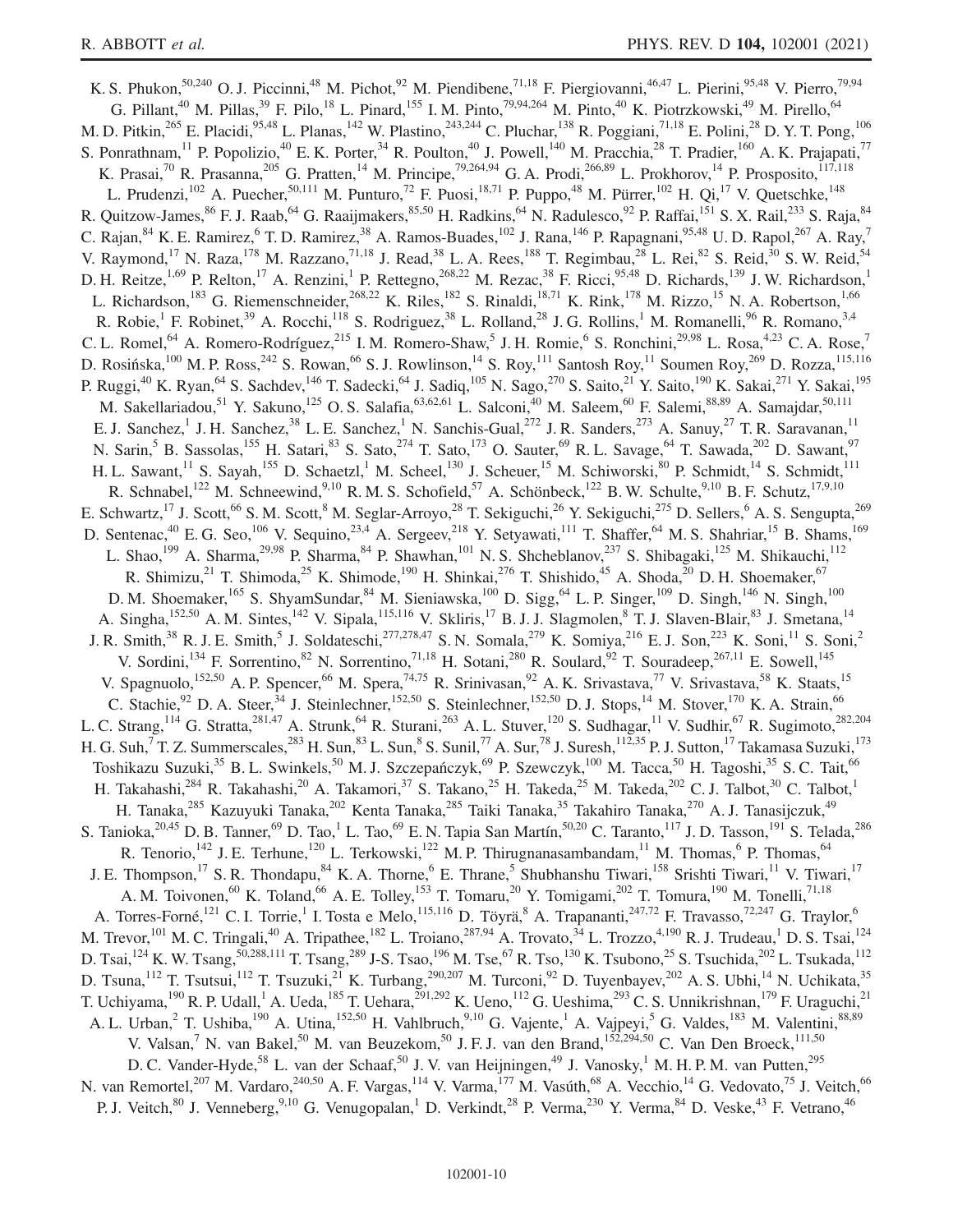A. Viceré,<sup>46,47</sup> S. Vidyant,<sup>58</sup> A. D. Viets,<sup>246</sup> A. Vijaykumar,<sup>19</sup> V. Villa-Ortega,<sup>105</sup> J.-Y. Vinet,<sup>92</sup> A. Virtuoso,<sup>186,32</sup> S. Vitale,<sup>67</sup> T. Vo,<sup>58</sup> H. Vocca,<sup>73,72</sup> E. R. G. von Reis,<sup>64</sup> J. S. A. von Wrangel,<sup>9,10</sup> C. Vorvick,<sup>64</sup> S. P. Vyatchanin,<sup>87</sup> L. E. Wade,<sup>170</sup> M. Wade, <sup>170</sup> K. J. Wagner, <sup>123</sup> R. C. Walet, <sup>50</sup> M. Walker, <sup>54</sup> G. S. Wallace, <sup>30</sup> L. Wallace, <sup>1</sup> S. Walsh, <sup>7</sup> J. Wang, <sup>174</sup> J. Z. Wang, <sup>182</sup> W. H. Wang,<sup>148</sup> R. L. Ward,<sup>8</sup> J. Warner,<sup>64</sup> M. Was,<sup>28</sup> T. Washimi,<sup>20</sup> N. Y. Washington,<sup>1</sup> J. Watchi,<sup>143</sup> B. Weaver,<sup>64</sup> S. A. Webster, <sup>66</sup> M. Weinert, <sup>9,10</sup> A. J. Weinstein, <sup>1</sup> R. Weiss, <sup>67</sup> C. M. Weller, <sup>242</sup> F. Wellmann, <sup>9,10</sup> L. Wen, <sup>83</sup> P. Weßels, <sup>9,10</sup> K. Wette,  $8$  J. T. Whelan,  $^{123}$  D. D. White,  $^{38}$  B. F. Whiting,  $^{69}$  C. Whittle,  $^{67}$  D. Wilken,  $^{9,10}$  D. Williams,  $^{66}$  M. J. Williams,  $^{66}$ A. R. Williamson,<sup>153</sup> J. L. Willis,<sup>1</sup> B. Willke,<sup>9,10</sup> D. J. Wilson,<sup>138</sup> W. Winkler,<sup>9,10</sup> C. C. Wipf,<sup>1</sup> T. Wlodarczyk,<sup>102</sup> G. Woan,<sup>66</sup> J. Woehler,<sup>9,10</sup> J. K. Wofford,<sup>123</sup> I. C. F. Wong,<sup>106</sup> C. Wu,<sup>131</sup> D. S. Wu,<sup>9,10</sup> H. Wu,<sup>131</sup> S. Wu,<sup>131</sup> D. M. Wysocki,<sup>7</sup> L. Xiao,<sup>1</sup> W-R. Xu,<sup>196</sup> T. Yamada,<sup>285</sup> H. Yamamoto,<sup>1</sup> Kazuhiro Yamamoto,<sup>189</sup> Kohei Yamamoto,<sup>285</sup> T. Yamamoto,<sup>190</sup> K. Yamashita,<sup>201</sup> R. Yamazaki,<sup>198</sup> F. W. Yang,<sup>169</sup> L. Yang,<sup>163</sup> Y. Yang,<sup>296</sup> Yang Yang,<sup>69</sup> Z. Yang,<sup>60</sup> M. J. Yap,<sup>8</sup> D. W. Yeeles,<sup>17</sup> A. B. Yelikar,<sup>123</sup> M. Ying,<sup>124</sup> K. Yokogawa,<sup>201</sup> J. Yokoyama,<sup>26,25</sup> T. Yokozawa,<sup>190</sup> J. Yoo,<sup>177</sup> T. Yoshioka,<sup>201</sup> Hang Yu,<sup>130</sup> Haocun Yu,<sup>67</sup> H. Yuzurihara,<sup>35</sup> A. Zadrożny,<sup>230</sup> M. Zanolin,<sup>33</sup> S. Zeidler,<sup>297</sup> T. Zelenova,<sup>40</sup> J.-P. Zendri,<sup>75</sup> M. Zevin,<sup>159</sup> M. Zhan,<sup>174</sup> H. Zhang,<sup>196</sup> J. Zhang,<sup>83</sup> L. Zhang,<sup>1</sup> T. Zhang,<sup>14</sup> Y. Zhang,<sup>183</sup> C. Zhao,<sup>83</sup> G. Zhao,<sup>143</sup> Y. Zhao,<sup>20</sup> Yue Zhao,<sup>169</sup> R. Zhou,<sup>192</sup>

Z. Zhou,<sup>15</sup> X. J. Zhu,<sup>5</sup> Z.-H. Zhu,<sup>113</sup> A. B. Zimmerman,<sup>165</sup> M. E. Zucker,<sup>1,67</sup> and J. Zweizig<sup>1</sup>

(LIGO Scientific Collaboration, Virgo Collaboration, and KAGRA Collaboration)

<sup>1</sup>LIGO Laboratory, California Institute of Technology, Pasadena, California 91125, USA<br> $\frac{2}{1}$  evisiona State University, Paten Boyes, Lewisiang 70803, USA  $\mu$ <sup>2</sup> Louisiana State University, Baton Rouge, Louisiana 70803, USA

 ${}^{3}$ Dipartimento di Farmacia, Università di Salerno, I-84084 Fisciano, Salerno, Italy

<sup>4</sup>INFN, Sezione di Napoli, Complesso Universitario di Monte S. Angelo, I-80126 Napoli, Italy

 $50z$ Grav, School of Physics and Astronomy, Monash University, Clayton 3800, Victoria, Australia

 ${}^{6}LIGO$  Livingston Observatory, Livingston, Louisiana 70754, USA

 $17$ University of Wisconsin-Milwaukee, Milwaukee, Wisconsin 53201, USA

 ${}^{8}Oz$ Grav, Australian National University, Canberra, Australian Capital Territory 0200, Australia<br><sup>9</sup>Max Planck Institute for Gravitational Physics (Albert Einstein Institute), D-30167 Hannover, Germany

<sup>16</sup>Leibniz Universität Hannover, D-30167 Hannover, Germany<br><sup>11</sup>Inter-University Centre for Astronomy and Astrophysics, Pune 411007, India<br><sup>12</sup>University of Cambridge, Cambridge CB2 1TN, United Kingdom<br><sup>13</sup>Theoretisch-Phy

Evanston, Illinois 60208, USA<br><sup>16</sup>Instituto Nacional de Pesquisas Espaciais, 12227-010 São José dos Campos, São Paulo, Brazil<sup>17</sup>Gravity Exploration Institute, Cardiff University, Cardiff CF24 3AA, United Kingdom<br><sup>18</sup>INFN,

Bengaluru 560089, India<br><sup>20</sup>Gravitational Wave Science Project, National Astronomical Observatory of Japan (NAOJ),

Mitaka City, Tokyo 181-8588, Japan<br><sup>21</sup>Advanced Technology Center, National Astronomical Observatory of Japan (NAOJ),

Mitaka City, Tokyo 181-8588, Japan<br><sup>23</sup>Università di Napoli "Federico II," Complesso Universitario di Monte S. Angelo, I-80126 Napoli, Italy<br><sup>23</sup>Università di Napoli "Federico II," Complesso Universitario di Monte S. Angel

<sup>25</sup>Department of Physics, The University of Tokyo, Bunkyo-ku, Tokyo 113-0033, Japan <sup>26</sup>Research Center for the Early Universe (RESCEU), The University of Tokyo,

 $Bunkyo-ku, Tokyo 113-0033, Japan$ <sup>27</sup>Institut de Ciències del Cosmos (ICCUB), Universitat de Barcelona,

C/ Martí i Franquès 1, Barcelona 08028, Spain<br><sup>28</sup>Laboratoire d'Annecy de Physique des Particules (LAPP), Université Grenoble Alpes,<br>Université Savoie Mont Blanc, CNRS/IN2P3, F-74941 Annecy, France

<sup>29</sup>Gran Sasso Science Institute (GSSI), I-67100 L'Aquila, Italy<br><sup>30</sup>SUPA, University of Strathclyde, Glasgow G1 1XQ, United Kingdom<br><sup>31</sup>Dipartimento di Scienze Matematiche, Informatiche e Fisiche, Università di Udine, I-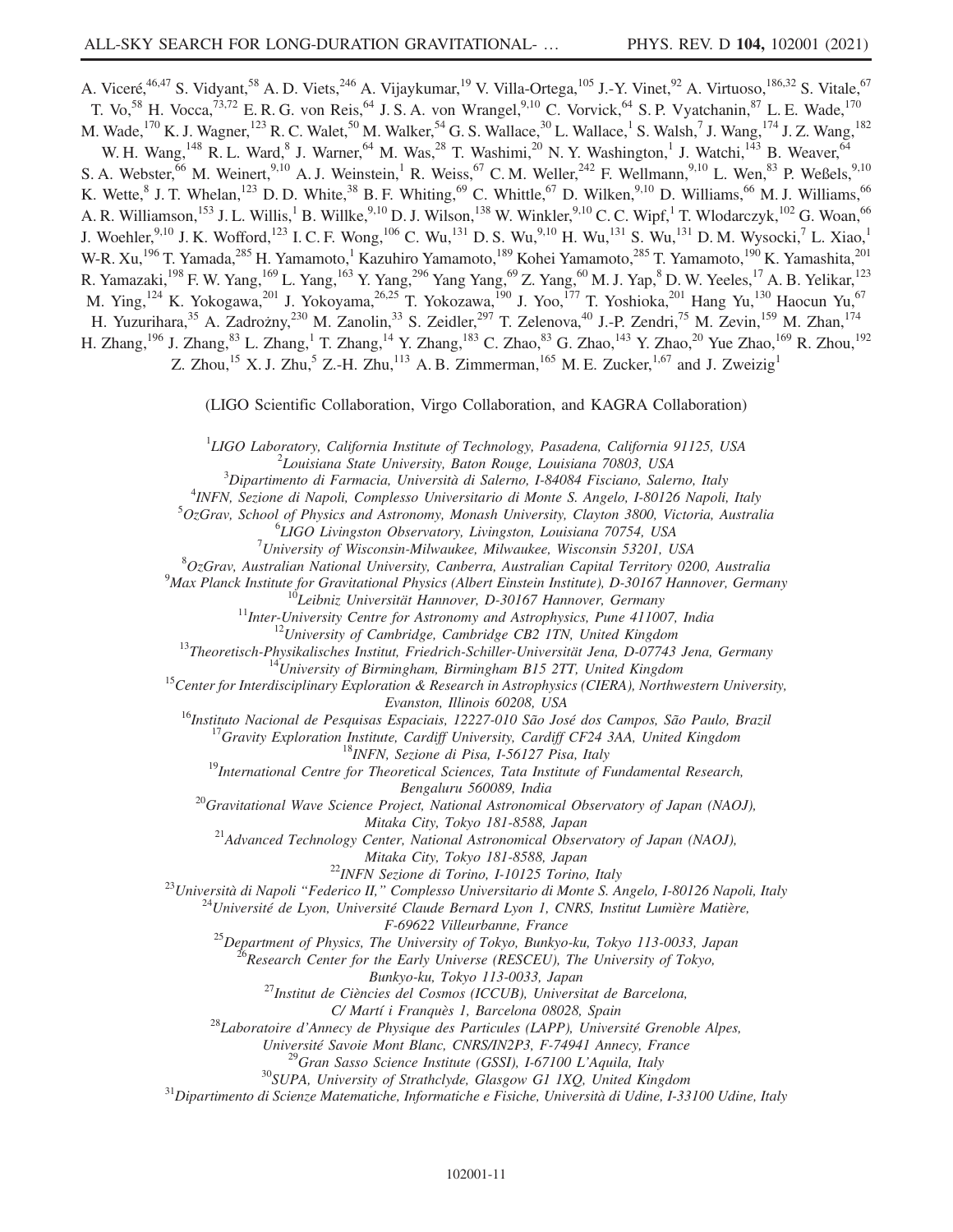<sup>32</sup>INFN, Sezione di Trieste, I-34127 Trieste, Italy<br><sup>33</sup>Embry-Riddle Aeronautical University, Prescott, Arizona 86301, USA<br><sup>34</sup>Université de Paris, CNRS, Astroparticule et Cosmologie, F-75006 Paris, France<br><sup>35</sup>Institute  $K^{36}$ Accelerator Laboratory, High Energy Accelerator Research Organization (KEK), Tsukuba City, Ibaraki 305-0801, Japan<br><sup>37</sup>Earthquake Research Institute, The University of Tokyo, Bunkyo-ku, Tokyo 113-0032, Japan<br><sup>38</sup>California State University Fullerton, Fullerton, California 92831, USA<br><sup>39</sup>Université <sup>40</sup>European Gravitational Observatory (EGO), I-56021 Cascina, Pisa, Italy<br><sup>41</sup>Chennai Mathematical Institute, Chennai 603103, India<br><sup>42</sup>Department of Mathematics and Physics, Gravitational Wave Science Project, Hirosaki Hirosaki City, Aomori 036-8561, Japan<br><sup>43</sup>Columbia University, New York, New York 10027, USA<br><sup>44</sup>Kamioka Branch, National Astronomical Observatory of Japan (NAOJ),<br>Kamioka-cho, Hida City, Gifu 506-1205, Japan  $\label{f:2} \begin{array}{c} \textit{Kamioka-cho, Hida City, Gifu 506-1205, Japan} \\ \textit{A}^{45} The \textit{Graduate University for Advanced Studies (SOKENDAI), Miaka City, Tokyo 181-8588, Japan \\ \textit{A}^{46} \textit{University of A}{} \textit{d} \textit{C}{} \textit{b}{} \textit{C}{} \textit{C}{} \textit{in}{} \textit{O}{} \textit{C}{} \textit{1}{} \textit{O}{} \textit{b}{} \textit{O}{} \textit{C}{} \textit{B}{} \textit{O}, \textit{V}{} \textit{$ (SOKENDAI), Tsukuba City, Ibaraki 305-0801, Japan<br><sup>57</sup>University of Oregon, Eugene, Oregon 97403, USA <sup>58</sup>Syracuse University, Syracuse, New York 13244, USA <sup>59</sup>Université de Liège, B-4000 Liège, Belgium <sup>60</sup>University of Minnesota, Minneapolis, Minnesota 55455, USA<br>
<sup>61</sup>Università degli Studi di Milano-Bicocca, I-20126 Milano, Italy<br>
<sup>62</sup>INFN, Sezione di Milano-Bicocca, I-20126 Milano, Italy<br>
<sup>63</sup>INAF, Osservatorio Astro Università di Salerno, I-84081 Baronissi, Salerno, Italy<br><sup>66</sup>SUPA, University of Glasgow, Glasgow G12 8QQ, United Kingdom<br><sup>67</sup>LIGO Laboratory, Massachusetts Institute of Technology, Cambridge, Massachusetts 02139, USA<br><sup>68</sup>  $^{69}$ University of Florida, Gainesville, Florida 32611, USA<br><sup>70</sup>Stanford University, Stanford, California 94305, USA <sup>71</sup>Università di Pisa, I-56127 Pisa, Italy <sup>72</sup>INFN, Sezione di Perugia, I-06123 Perugia, Italy <sup>73</sup>Università di Perugia, I-06123 Perugia, Italy <sup>74</sup>Università di Padova, Dipartimento di Fisica e Astronomia, I-35131 Padova, Italy<br><sup>75</sup>INFN, Sezione di Padova, I-35131 Padova, Italy<br><sup>76</sup>Montana State University, Bozeman, Montana 59717, USA<br><sup>77</sup>Institute for Plasma Re <sup>83</sup>DzGrav, University of Western Australia, Crawley, Western Australia 6009, Australia<br><sup>83</sup>OzGrav, University of Western Australia, Crawley, Western Australia 6009, Australia<br><sup>84</sup>RRCAT, Indore, Madhya Pradesh 452013, Indi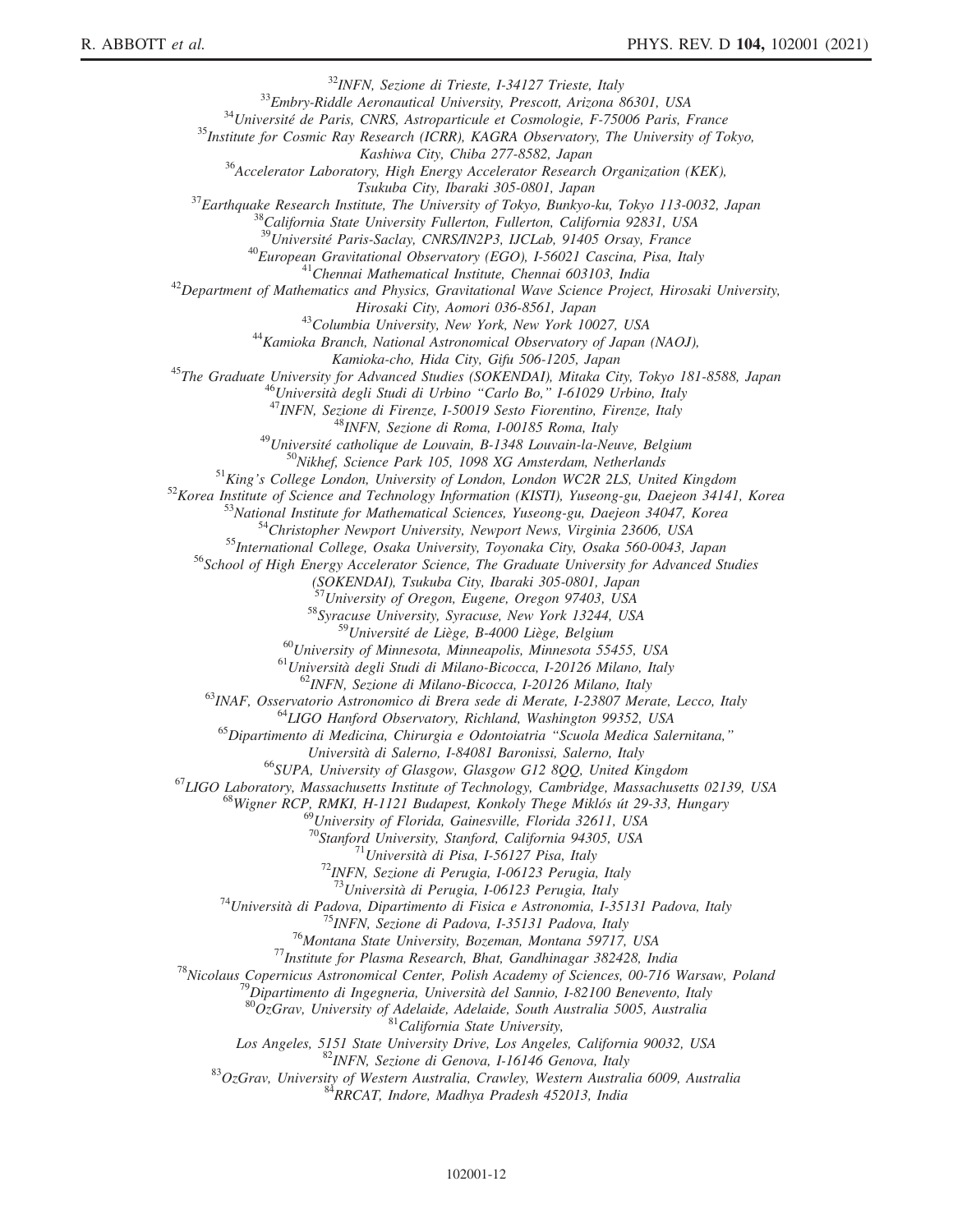<sup>85</sup>GRAPPA, Anton Pannekoek Institute for Astronomy and Institute for High-Energy Physics, University of Amsterdam, Science Park 904, 1098 XH Amsterdam, Netherlands 86 Missouri University of Science and Technology, Rolla, Missouri 65409, USA <sup>87</sup> Faculty of Physics, Lomonosov Moscow State University, Moscow 119991, Russia<br><sup>88</sup> Università di Trento, Dipartimento di Fisica, 1-38123 Povo, Trento, Italy<br><sup>89</sup> INFN, Trento Institute for Fundamental Physics and Appl I-80126 Napoli, Italy  $^{95}$ Università di Roma "La Sapienza," I-00185 Roma, Italy <sup>96</sup>Université Rennes, CNRS, Institut FOTON—UMR6082, F-3500 Rennes, France<br><sup>97</sup>Indian Institute of Technology Bombay, Powai, Mumbai 400 076, India<br><sup>98</sup>INFN, Laboratori Nazionali del Gran Sasso, I-67100 Assergi, Italy <sup>99</sup>Laboratoire Kastler Brossel, Sorbonne Université, CNRS, ENS-Université PSL, Collège de France, F-75005 Paris, France<br><sup>100</sup>Astronomical Observatory Warsaw University, 00-478 Warsaw, Poland<br><sup>102</sup>Max Planck Institute for Gravitational Physics (Albert Einstein Institute), D-14476 Potsdam, Germany<br><sup>10</sup> <sup>104</sup>School of Physics, Georgia Institute of Technology, Atlanta, Georgia 30332, USA <sup>105</sup>IGFAE, Campus Sur, Universidade de Santiago de Compostela, 15782 Spain <sup>106</sup>The Chinese University of Hong Kong, Shatin, NT, Hong Kong<br><sup>107</sup>Stony Brook University, Stony Brook, New York 11794, USA <sup>108</sup>Center for Computational Astrophysics, Flatiron Institute, New York, New York 10010, USA<br><sup>109</sup>NASA Goddard Space Flight Center, Greenbelt, Maryland 20771, USA<br><sup>110</sup>Dipartimento di Fisica, Università degli Studi di Ge <sup>112</sup>RESCEU, University of Tokyo, Tokyo 113-0033, Japan <sup>113</sup>Department of Astronomy, Beijing Normal University, Beijing 100875, China  $114$ OzGrav, University of Melbourne, Parkville, Victoria 3010, Australia<br> $115$ Università degli Studi di Sassari, I-07100 Sassari, Italy<br> $116$ <sub>INFN</sub>, Laboratori Nazionali del Sud, I-95125 Catania, Italy<br> $117$ Università di <sup>118</sup>INFN, Sezione di Roma Tor Vergata, I-00133 Roma, Italy  $^{119}$ University of Sannio at Benevento, I-82100 Benevento, Italy and INFN, Sezione di Napoli, I-80100 Napoli, Italy <sup>120</sup>Villanova University, 800 Lancaster Ave, Villanova, Pennsylvania 19085, USA <sup>121</sup>Departamento de Astronomía y Astrofísica, Universitat de València, E-46100 Burjassot, València, Spain<br><sup>122</sup>Universität Hamburg, D-22761 Hamburg, Germany<br><sup>123</sup>Rochester Institute of Technology, Rochester, New York 14623, USA<br><sup>124</sup>National Tsing Hua University, Hsinchu City, 30013 Taiwan, R

 $^{129}$ Department of Physics, Center for High Energy and High Field Physics, National Central University,

Zhongli District, Taoyuan City 32001, Taiwan<br><sup>130</sup>CaRT, California Institute of Technology, Pasadena, California 91125, USA<br><sup>131</sup>Department of Physics, National Tsing Hua University, Hsinchu 30013, Taiwan<br><sup>132</sup>Dipartimento

UMR 5822, F-69622 Villeurbanne, France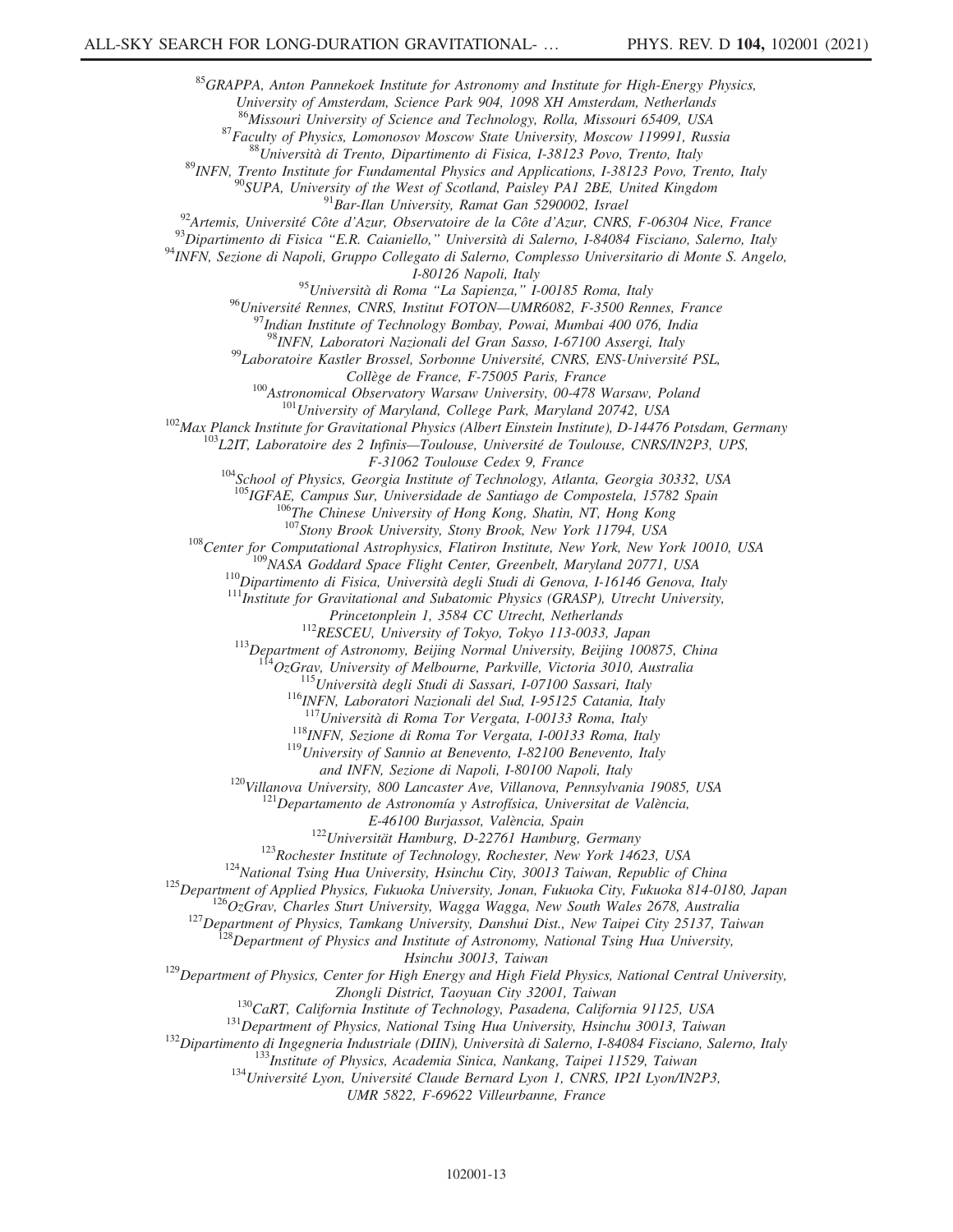<sup>135</sup>Seoul National University, Seoul 08826, South Korea<br><sup>135</sup>Seoul National University, Busan 46241, South Korea<br><sup>136</sup>INAF, Osservatorio Astronomico di Padova, 1-35122 Padova, Italy<br><sup>139</sup>INAF, Osservatorio Astronomico di Budapest 1117, Hungary<br><sup>152</sup>Maastricht University, P.O. Box 616, 6200 Maryland Maastricht, Netherlands<br><sup>153</sup>University of Portsmouth, Portsmouth PO1 3FX, United Kingdom<br><sup>154</sup>The University of Sheffield, Sheffield S10 2TN, <sup>155</sup>Université Lyon, Université Claude Bernard Lyon 1, CNRS, Laboratoire des Matériaux Avancés (LMA),<br>IP21 Lyon/IN2P3, UMR 5822, F-69622 Villeurbanne, France <sup>156</sup>Dipartimento di Scienze Matematiche, Fisiche e Informatiche, Università di Parma, I-43124 Parma, Italy<br><sup>157</sup>INFN, Sezione di Milano Bicocca, Gruppo Collegato di Parma, I-43124 Parma, Italy<br><sup>158</sup>Physik-Institut, University of Zurich, Winterthurerstrasse 190, 8057 Zurich, Switzerland <sup>159</sup>University of Chicago, Chicago, Illinois 60637, USA<br><sup>160</sup>Université de Strasbourg, CNRS, IPHC UMR 7178, F-67000 Strasbourg, France<br><sup>161</sup>West Virginia University, Morgantown, West Virginia 26506, USA <sup>161</sup>West Virginia University, Morgantown, West Virginia 26506, USA<br><sup>162</sup>Montclair State University, Montclair, New Jersey 07043, USA<br><sup>163</sup>Colorado State University, Fort Collins, Colorado 80523, USA<br><sup>164</sup>Institute for Nu Bem t'er 18/c, H-4026 Debrecen, Hungary<br><sup>165</sup>Department of Physics, University of Texas, Austin, Texas 78712, USA<br><sup>166</sup>CNR-SPIN, c/o Università di Salerno, I-84084 Fisciano, Salerno, Italy<br><sup>167</sup>Scuola di Ingegneria, Univer <sup>170</sup>Kenyon College, Gambier, Ohio 43022, USA<br><sup>171</sup>Vrije Universiteit Amsterdam, 1081 HV, Amsterdam, Netherlands<br><sup>172</sup>Department of Astronomy, The University of Tokyo, Mitaka City, Tokyo 181-8588, Japan<br><sup>173</sup>Faculty of En Innovation Academy for Precision Measurement Science and Technology (APM), <sup>175</sup>University of Szeged, Dóm tér 9, Szeged 6720, Hungary<br><sup>176</sup>Universiteit Gent, B-9000 Gent, Belgium<br><sup>177</sup>Cornell University, Ithaca, New York 14850, USA<br><sup>178</sup>University of British Columbia, Vancouver, British Columbia <sup>183</sup>Texas A&M University, College Station, Texas 77843, USA <sup>184</sup>Department of Physics, Ulsan National Institute of Science and Technology (UNIST), Ulju-gun, Ulsan 44919, Korea<br><sup>185</sup>Applied Research Laboratory, High Energy Accelerator Research Organization (KEK),<br>Tsukuba City, Ibaraki 305-0801, Japan  $186$ Dipartimento di Fisica, Università di Trieste, I-34127 Trieste, Italy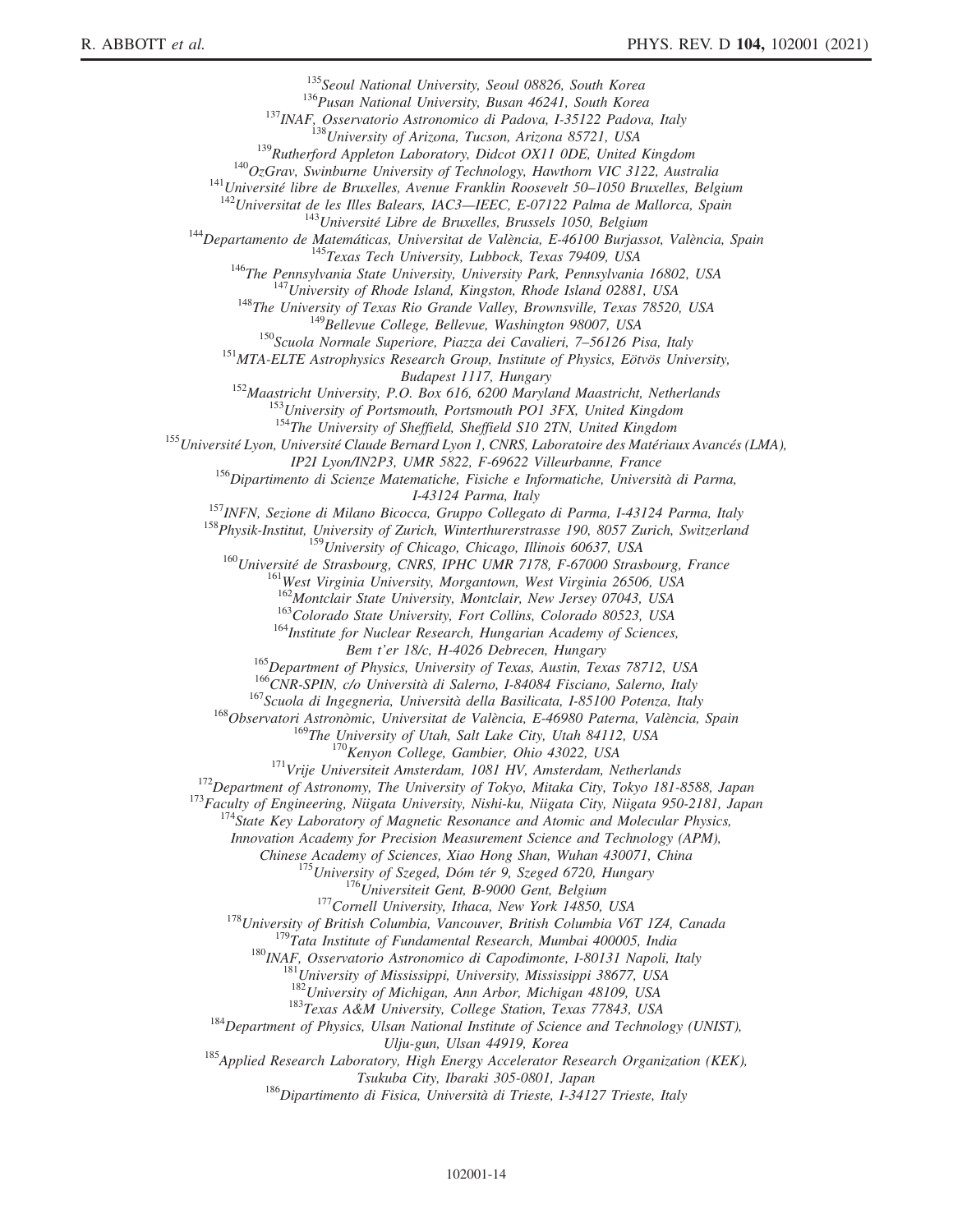<sup>187</sup>Shanghai Astronomical Observatory, Chinese Academy of Sciences, Shanghai 200030, China<br><sup>188</sup>American University, Washington, D.C. 20016, USA<br><sup>189</sup>Faculty of Science, University of Toyama, Toyama City, Toyama 930-8555 <sup>191</sup>Carleton College, Northfield, Minnesota 55057, USA<br><sup>192</sup>University of California, Berkeley, California 94720, USA<br><sup>193</sup>Maastricht University, 6200 Maryland, Maastricht, Netherlands<br><sup>194</sup>College of Industrial Technolog 195<sub>Graduate</sub> School of Science and Technology, Niigata University, Nishi-ku, Niigata City, Niigata 950-2181, Japan <sup>196</sup>Department of Physics, National Taiwan Normal University, sec. 4, Taipei 116, Taiwan <sup>197</sup>Astronomy and Space Science, Chungnam National University,<br>
<sup>197</sup>Astronomy and Space Science, Chungnam National University,<br>
<sup></sup>  $^{198}$ Department of Physics and Mathematics, Aoyama Gakuin University, Sagamihara City, Kanagawa 252-5258, Japan 199Kavli Institute for Astronomy and Astrophysics, Peking University, Haidian District, Beijing 100871, China<br><sup>200</sup>Yukawa Institute for Theoretical Physics (YITP), Kyoto University, Sakyou-ku, Kyoto City, Kyoto 606-8502, Japan 2016 Graduate School of Science and Engineering, University of Toyama, Toyama City, Toyama 930-8555, Japan <sup>202</sup>Department of Physics, Graduate School of Science, Osaka City University, Sumiyoshi-ku, Osaka City, Osaka 558-8585, Japan<br><sup>203</sup>Nambu Yoichiro Institute of Theoretical and Experimental Physics (NITEP), Osaka City University, Sumiyoshi-ku, Osaka City, Osaka 558-8585, Japan <sup>204</sup>Institute of Space and Astronautical Science (JAXA), Chuo-ku, Sagamihara City, Kanagawa 252-0222, Japan <sup>205</sup>Directorate of Construction, Services and Estate Management, Mumbai 400094, India<br><sup>206</sup>Vanderbilt University, Nashville, Tennessee 37235, USA<br><sup>207</sup>Universiteit Antwerpen, Prinsstraat 13, 2000 Antwerpen, Belgium<br><sup>208</sup>  $^{211}$ School of Astronomy and Space Science, University of Chinese Academy of Sciences, Chaoyang District, Beijing 100101237, China<br><sup>212</sup>University of Southampton, Southampton SO17 1BJ, United Kingdom<br><sup>213</sup>Institute for Cosmic Ray Research (ICRR), The University of Tokyo,<br>Kashiwa City, Chiba 277-8582, Japan <sup>214</sup>Chung-Ang University, Seoul 06974, South Korea<br><sup>215</sup>Institut de Física d'Altes Energies (IFAE), Barcelona Institute of Science and Technology, and ICREA, E-08193 Barcelona, Spain<br><sup>216</sup>Graduate School of Science, Tokyo Institute of Technology, Meguro-ku, Tokyo 152-8551, Japan<br><sup>217</sup>University of Washington Bothell, Bothell, Washington 98011, USA<br><sup>218</sup>Institute of Applied Phy <sup>219</sup>Ewha Womans University, Seoul 03760, South Korea<br><sup>220</sup>Inje University Gimhae, South Gyeongsang 50834, South Korea<br><sup>221</sup>Department of Physics, Myongji University, Yongin 17058, Korea<br><sup>222</sup>Korea Astronomy and Space Sci Higashihiroshima City, Hiroshima 903-0213, Japan<br><sup>226</sup>School of Physics and Astronomy, Cardiff University, Cardiff CF24 3AA, United Kingdom<br><sup>227</sup>Institute of Astronomy, National Tsing Hua University, Hsinchu 30013, Taiwan <sup>229</sup> Institute of Mathematics, Polish Academy of Sciences, 00656 Warsaw, Poland <sup>230</sup>National Center for Nuclear Research, 05-400 Świerk-Otwock, Poland <sup>231</sup>Instituto de Fisica Teorica, 28049 Madrid, Spain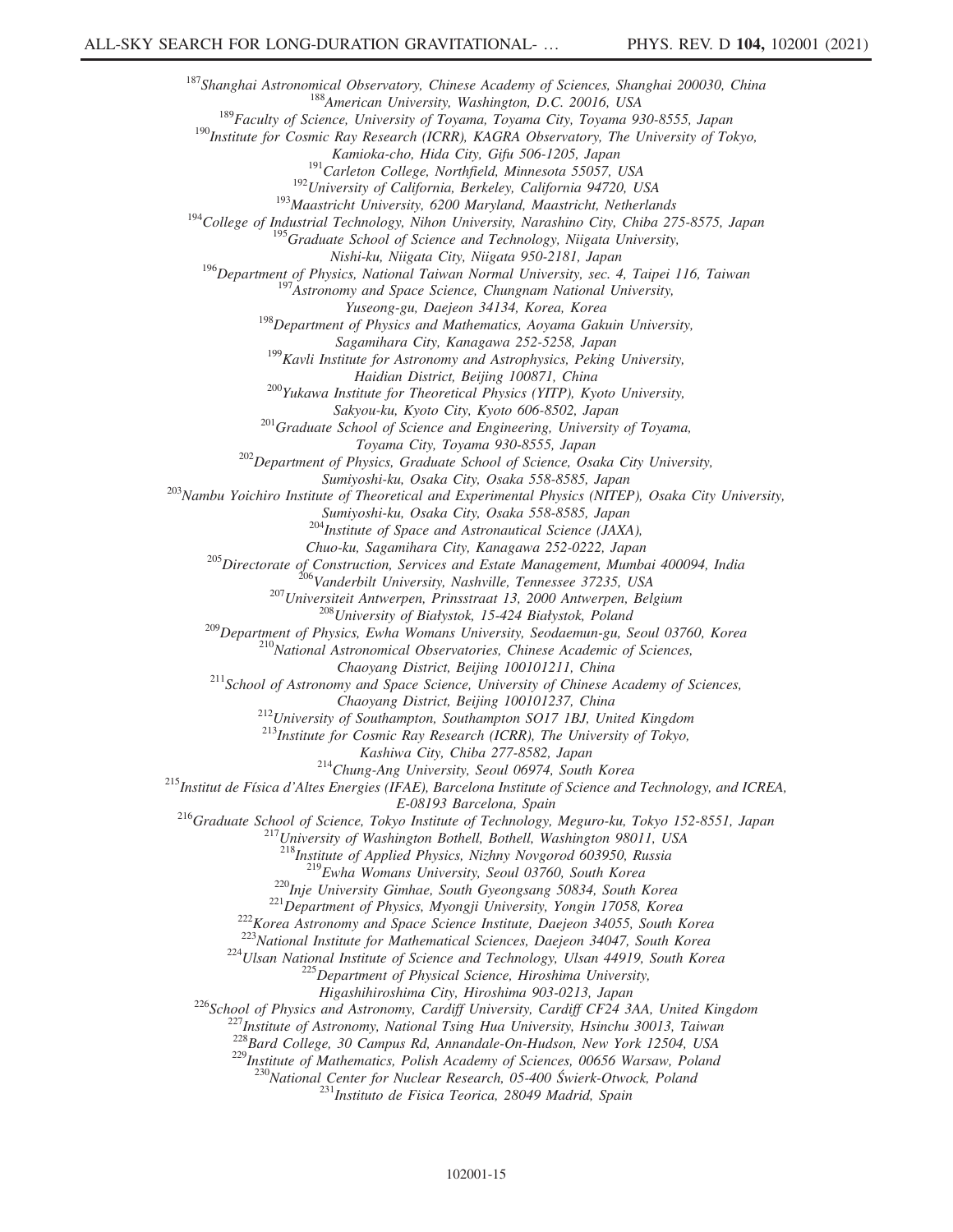<sup>232</sup>Department of Physics, Nagoya University, Chikusa-ku, Nagoya, Aichi 464-8602, Japan<br><sup>233</sup>Université de Montréal/Polytechnique, Montreal, Quebec H3T 1J4, Canada<br><sup>234</sup>Laboratoire Lagrange, Université Côte d'Azur, Obser

<sup>235</sup>Department of Physics, Hanyang University, Seoul 04763, Korea<br><sup>237</sup>NAVIER, École des Ponts, Univ Gustave Eiffel, CNRS, Marne-la-Vallée 77420296, France<br><sup>237</sup>NAVIER, École des Ponts, Univ Gustave Eiffel, CNRS, Marne-l

240 Institute for High-Energy Physics, University of Amsterdam,

Science Park 904, 1098 XH Amsterdam, Netherlands<br><sup>241</sup>NASA Marshall Space Flight Center, Huntsville, Alabama 35811, USA<br><sup>242</sup>University of Washington, Seattle, Washington 98195, USA<br><sup>243</sup>Dipartimento di Matematica e Fisica

<sup>250</sup>Centre Scientifique de Monaco, 8 quai Antoine Ier, MC-98000, Monaco

 $^{251}$ Institute for Photon Science and Technology, The University of Tokyo,

Bunkyo-ku, Tokyo 113-8656, Japan<br><sup>252</sup>Indian Institute of Technology Madras, Chennai 600036, India<br><sup>253</sup>Saha Institute of Nuclear Physics, Bidhannagar, West Bengal 700064, India<br><sup>254</sup>The Applied Electromagnetic Research In

<sup>255</sup>Institut des Hautes Etudes Scientifiques, F-91440 Bures-sur-Yvette, France<br><sup>256</sup>Faculty of Law, Ryukoku University, Fushimi-ku, Kyoto City, Kyoto 612-8577, Japan<br><sup>257</sup>Indian Institute of Science Education and Researc

P.O. Box 9010, 6500 GL Nijmegen, Netherlands

<sup>259</sup>Department of Physics, University of Notre Dame, Notre Dame, Indiana 46556, USA<br><sup>260</sup>Consiglio Nazionale delle Ricerche—Istituto dei Sistemi Complessi,<br>Piazzale Aldo Moro 5, I-00185 Roma, Italy

<sup>261</sup>Korea Astronomy and Space Science Institute (KASI), Yuseong-gu, Daejeon 34055, Korea<br><sup>262</sup>Hobart and William Smith Colleges, Geneva, New York 14456, USA<br><sup>263</sup>International Institute of Physics, Universidade Federal d

<sup>264</sup>Museo Storico della Fisica e Centro Studi e Ricerche "Enrico Fermi," I-00184 Roma, Italy<br><sup>265</sup>Lancaster University, Lancaster LA1 4YW, United Kingdom<br><sup>266</sup>Università di Trento, Dipartimento di Matematica, I-38123 Pov

<sup>268</sup>Dipartimento di Fisica, Università degli Studi di Torino, I-10125 Torino, Italy<br><sup>269</sup>Indian Institute of Technology, Palaj, Gandhinagar, Gujarat 382355, India

 $^{270}$ Department of Physics, Kyoto University, Sakyou-ku, Kyoto City, Kyoto 606-8502, Japan<br><sup>271</sup>Department of Electronic Control Engineering, National Institute of Technology, Nagaoka College,

Nagaoka City, Niigata 940-8532, Japan<br><sup>272</sup>Departamento de Matemática da Universidade de Aveiro and Centre for Research and Development in

Mathematics and Applications, Campus de Santiago, 3810-183 Aveiro, Portugal<br><sup>273</sup>Marquette University, 11420 W. Clybourn Street, Milwaukee, Wisconsin 53233, USA<br><sup>274</sup>Graduate School of Science and Engineering, Hosei Univer

Hirakata City, Osaka 573-0196, Japan<br><sup>278</sup>INAF, Osservatorio Astrofisico di Arcetri, Largo E. Fermi 5, I-50125 Firenze, Italy<br><sup>278</sup>INAF, Osservatorio Astrofisico di Arcetri, Largo E. Fermi 5, I-50125 Firenze, Italy<br><sup>279</sup>In